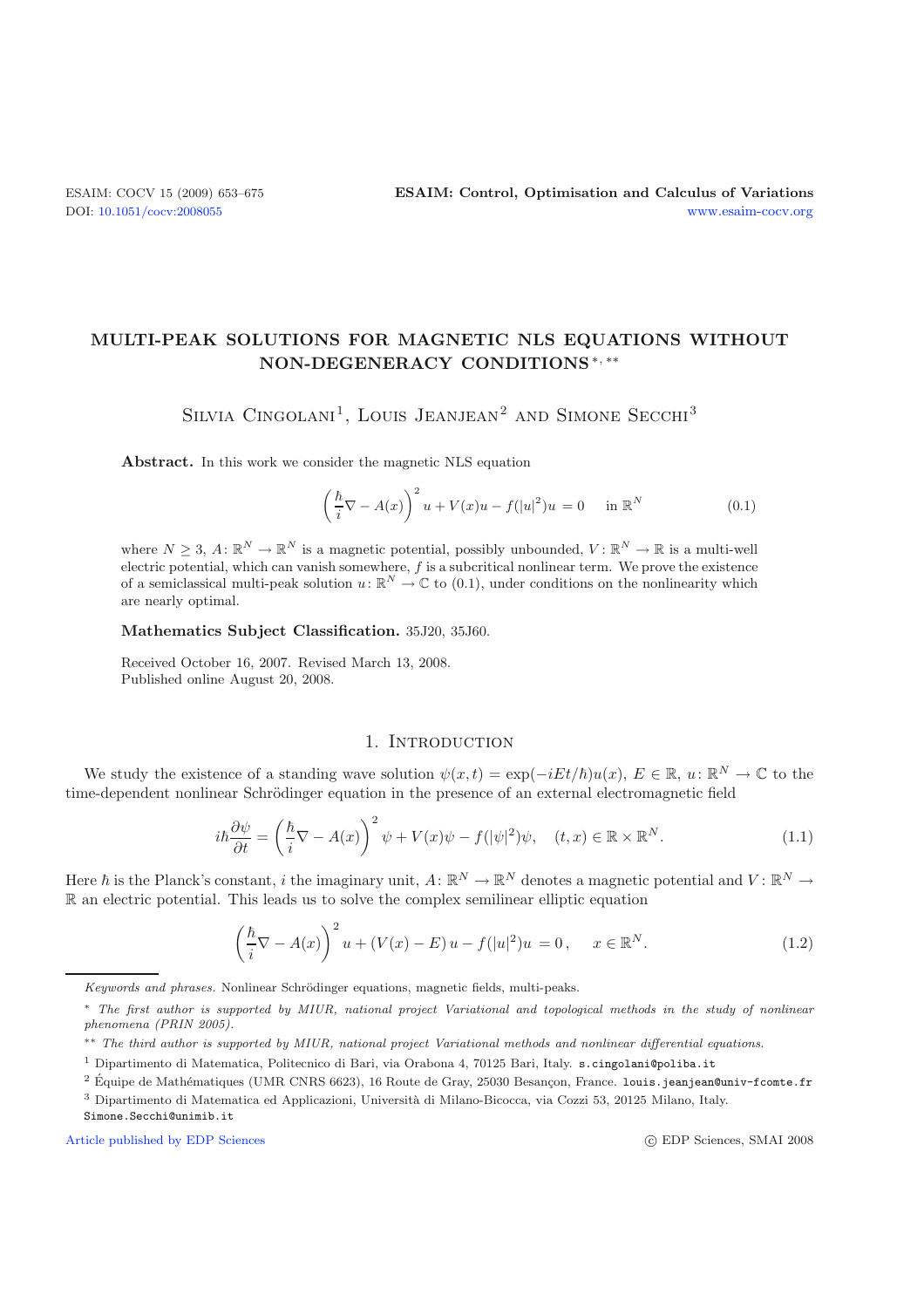In the work we are interested to seek for solutions of  $(1.2)$ , which exist for small value of the Planck constant  $\hbar > 0$ . From a mathematical point of view, the transition from quantum to classical mechanics can be formally performed by letting  $\hbar \to 0$ , and such solutions, which are usually referred *semiclassical bound states*, have an important physical meaning.

For simplicity and without loss of generality, we set  $\hbar = \varepsilon$  and we shift E to 0. Set  $v(x) = u(\varepsilon x)$ ,  $A_{\varepsilon}(x) =$  $A(\varepsilon x)$  and  $V_{\varepsilon}(x) = V(\varepsilon x)$ , equation [\(1.2\)](#page-0-0) is equivalent to

$$
\left(\frac{1}{i}\nabla - A_{\varepsilon}(x)\right)^2 v + V_{\varepsilon}(x)v - f(|v|^2)v = 0, \quad x \in \mathbb{R}^N.
$$
\n(1.3)

In recent years a considerable amount of work has been devoted to investigating standing wave solutions of  $(1.1)$  in the case  $A = 0$ . Among others we refer to  $[1,2,7,9-11,13,17,18,24-26,28,30,34,36,38,40,45]$  $[1,2,7,9-11,13,17,18,24-26,28,30,34,36,38,40,45]$  $[1,2,7,9-11,13,17,18,24-26,28,30,34,36,38,40,45]$  $[1,2,7,9-11,13,17,18,24-26,28,30,34,36,38,40,45]$  $[1,2,7,9-11,13,17,18,24-26,28,30,34,36,38,40,45]$  $[1,2,7,9-11,13,17,18,24-26,28,30,34,36,38,40,45]$  $[1,2,7,9-11,13,17,18,24-26,28,30,34,36,38,40,45]$  $[1,2,7,9-11,13,17,18,24-26,28,30,34,36,38,40,45]$  $[1,2,7,9-11,13,17,18,24-26,28,30,34,36,38,40,45]$  $[1,2,7,9-11,13,17,18,24-26,28,30,34,36,38,40,45]$  $[1,2,7,9-11,13,17,18,24-26,28,30,34,36,38,40,45]$  $[1,2,7,9-11,13,17,18,24-26,28,30,34,36,38,40,45]$  $[1,2,7,9-11,13,17,18,24-26,28,30,34,36,38,40,45]$  $[1,2,7,9-11,13,17,18,24-26,28,30,34,36,38,40,45]$  $[1,2,7,9-11,13,17,18,24-26,28,30,34,36,38,40,45]$  $[1,2,7,9-11,13,17,18,24-26,28,30,34,36,38,40,45]$  $[1,2,7,9-11,13,17,18,24-26,28,30,34,36,38,40,45]$ . On the contrary still relatively few papers deal with the case  $A \neq 0$ , namely when a magnetic field is present. The first result on magnetic NLS equations is due to Esteban and Lions. In [\[27\]](#page-22-9), they prove the existence of standing waves to [\(1.1\)](#page-0-1) by a constrained minimization approach, in the case  $V(x) = 1$ , for  $\hbar > 0$  fixed and for special classes of magnetic fields. Successively in [\[35\]](#page-22-10), Kurata showed that equation [\(1.3\)](#page-1-0) admits, under some assumptions linking the magnetic and electric potentials, a least energy solution and that this solution concentrates near the set of global minima of V, as  $\hbar \to 0$ . It is also proved that the magnetic potential A only contributes to the phase factor of the solution of  $(1.3)$  for  $\hbar > 0$  sufficiently small. A multiplicity result for solutions of  $(1.3)$  near global minima of V has been obtained in [\[16\]](#page-21-8) using topological arguments. A solution that concentrates as  $\hbar \to 0$  around an arbitrary non-degenerate critical point of V has been obtained in [\[19\]](#page-22-11) but only for bounded magnetic potentials. Subsequently this result was extended in [\[20\]](#page-22-12) to cover also degenerate, but topologically non trivial, critical points of V and to handle general unbounded magnetic potentials A. If A and V are periodic functions, the existence of various type of solutions for  $\hbar > 0$  fixed has been proved in [\[3](#page-21-9)] by applying minimax arguments. We also mention the works [\[4](#page-21-10)[,15\]](#page-21-11) that deal with critical nonlinearities.

Concerning multi-well electric potentials, an existence result of multi-peak solutions to the magnetic NLS equation [\(1.3\)](#page-1-0) is established by Bartsch *et al.* in [\[5](#page-21-12)], assuming that the function f is increasing on  $(0, +\infty)$  and satisfies the Ambrosetti-Rabinowitz's superquadraticity condition. Also, in [\[5](#page-21-12)], an isolatedness condition on the least energy level of the limiting equation

$$
-\Delta u + bu - f(|u|^2)u = 0, \quad u \in H^1(\mathbb{R}^N, \mathbb{C})
$$

is required to hold for any  $b > 0$ .

In the present paper we prove an existence result of multi-peak solutions to  $(1.3)$ , under conditions on f, that we believe to be nearly optimal. In particular we drop the isolatedness condition, required in [\[5\]](#page-21-12) and we cover the case of nonlinearities, which are not monotone.

Precisely, the following conditions will be retained.

- $(A1):$   $A: \mathbb{R}^N \to \mathbb{R}^N$  is of class  $C^1$ .
- $(V1):$   $V \in C^{0}(\mathbb{R}^{N}, \mathbb{R}),$   $0 \leq V_{0} = \inf_{x \in \mathbb{R}^{N}} V(x)$  and  $\liminf_{|x| \to \infty} V(x) > 0$ .
- **(V2):** There are bounded disjoint open sets  $O^1, \ldots, O^k$  such that

$$
0 < m_i = \inf_{x \in O^i} V(x) < \min_{x \in \partial O^i} V(x)
$$

for  $i = 1, \ldots, k$ .

For each  $i \in \{1, \ldots, k\}$ , we define

$$
\mathcal{M}^i = \{ x \in O^i \mid V(x) = m_i \}
$$

and we set  $Z = \{x \in \mathbb{R}^N \mid V(x) = 0\}$  and  $m = \min_{i \in \{1, ..., k\}} m_i$ .

<span id="page-1-0"></span>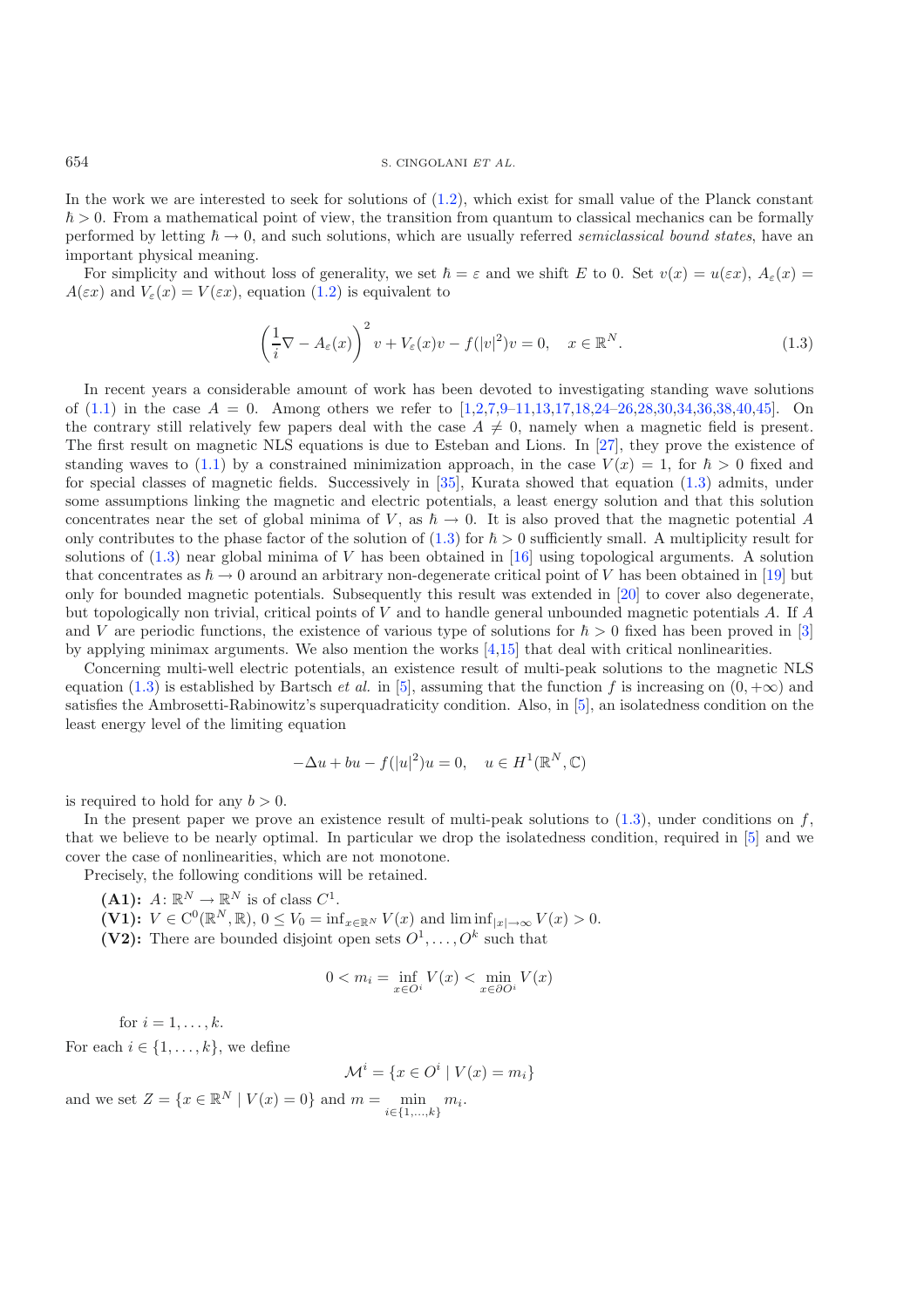On the nonlinearity  $f$ , we require that

- **(f0):**  $f : (0, +\infty) \to \mathbb{R}$  is continuous;
- **(f1):**  $\lim_{t \to 0^+} f(t) = 0$  if  $Z = \emptyset$ , and  $\limsup_{t \to 0^+} f(t^2)/t^{\mu} < +\infty$  for some  $\mu > 0$  if  $Z \neq \emptyset$ ;
- (f2): there exists some  $0 < p < \frac{4}{N-2}$ ,  $N \ge 3$  such that  $\limsup_{t \to +\infty} f(t^2)/t^p < +\infty$ ;
- (f3): there exists  $T > 0$  such that  $\frac{1}{2} \hat{m} T^2 < F(T^2)$ , where

$$
F(t) = \int_0^t f(s)ds, \quad \hat{m} = \max_{i \in \{1, ..., k\}} m_i.
$$

Now by assumption **(V1)**, we can fix  $\widetilde{m} > 0$  such that

$$
\widetilde{m} < \min\left\{m, \; \liminf_{|x| \to \infty} V(x)\right\} \tag{1.4}
$$

and define  $\tilde{V}_{\varepsilon}(x) = \max{\{\tilde{m}, V_{\varepsilon}(x)\}}$ . Let  $H_{\varepsilon}$  be the Hilbert space defined by the completion of  $C_0^{\infty}(\mathbb{R}^N, \mathbb{C})$  under the scalar product

$$
\langle u, v \rangle_{\varepsilon} = \text{Re} \int_{\mathbb{R}^N} \left( \frac{1}{i} \nabla u - A_{\varepsilon}(x) u \right) \left( \frac{1}{i} \nabla v - A_{\varepsilon}(x) v \right) + \tilde{V}_{\varepsilon}(x) u \overline{v} \, dx \tag{1.5}
$$

<span id="page-2-0"></span>and  $\|\cdot\|_{\varepsilon}$  the associated norm.

<span id="page-2-1"></span>In the present work, we shall prove the following main theorem.

**Theorem 1.1.** Let  $N \geq 3$ . Suppose that  $(A)$ ,  $(V1)$ – $(V2)$  and  $(f0)$ – $(f3)$  hold. Then for any  $\varepsilon > 0$  sufficiently *small, there exists a solution*  $u_{\varepsilon} \in H_{\varepsilon}$  of [\(1.3\)](#page-1-0) *such that*  $|u_{\varepsilon}|$  *has* k *local maximum points*  $x_{\varepsilon}^i \in O^i$  *satisfying* 

$$
\lim_{\varepsilon \to 0} \max_{i=1,\dots,k} \text{dist}(\varepsilon x_{\varepsilon}^i, \mathcal{M}^i) = 0,
$$

<span id="page-2-2"></span>*and for which*

$$
|u_{\varepsilon}(x)| \leq C_1 \exp\left(-C_2 \min_{i=1,\ldots,k} |x - x_{\varepsilon}^i|\right)
$$

*for some positive constants*  $C_1$ ,  $C_2$ *. Moreover for any sequence*  $(\varepsilon_n) \subset (0,\varepsilon]$  *with*  $\varepsilon_n \to 0$  *there exists a*  $subsequence,$  still denoted  $(\varepsilon_n)$ , such that for each  $i \in \{1, \ldots, k\}$  there exist  $x^i \in \mathcal{M}^i$  with  $\varepsilon_n x_{\varepsilon_n}^i \to x^i$ , a *constant*  $w_i \in \mathbb{R}$  *and*  $U_i \in H^1(\mathbb{R}^N, \mathbb{R})$  *a positive least energy solution of* 

$$
-\Delta U_i + m_i U_i - f(|U_i|^2)U_i = 0, \quad U_i \in H^1(\mathbb{R}^N, \mathbb{R});
$$
\n(1.6)

*for which one has*

$$
u_{\varepsilon_n}(x) = \sum_{i=1}^k U_i \left( x - x_{\varepsilon_n}^i \right) e^{i \left( w_i + A(x^i)(x - x_{\varepsilon_n}^i) \right)} + K_n(x) \tag{1.7}
$$

where  $K_n \in H_{\varepsilon_n}$  *satisfies*  $||K_n||_{H_{\varepsilon_n}} = o(1)$  *as*  $\varepsilon_n \to 0$ *.* 

<span id="page-2-3"></span>**Remark 1.2.** Arguing as in [\[21\]](#page-22-13), we can develop a bootstrap argument, and prove that the solution  $u_{\varepsilon} \in H_{\varepsilon}$ , found in Theorem [1.1,](#page-2-0) belongs to  $C^1(\mathbb{R}^N,\mathbb{C})$ . Indeed, set  $u_{\varepsilon} = v + iw$ , with v, w real valued, we have

$$
-\Delta v + V_{\varepsilon}v = G := f(|u_{\varepsilon}|^2)v - 2A_{\varepsilon} \cdot \nabla w - |A_{\varepsilon}|^2v + (\text{div}A_{\varepsilon})w
$$

and

$$
-\Delta w + V_{\varepsilon} w = H := f(|u_{\varepsilon}|^2)w + 2A_{\varepsilon} \cdot \nabla v - |A_{\varepsilon}|^2 w + (\text{div} A_{\varepsilon})v.
$$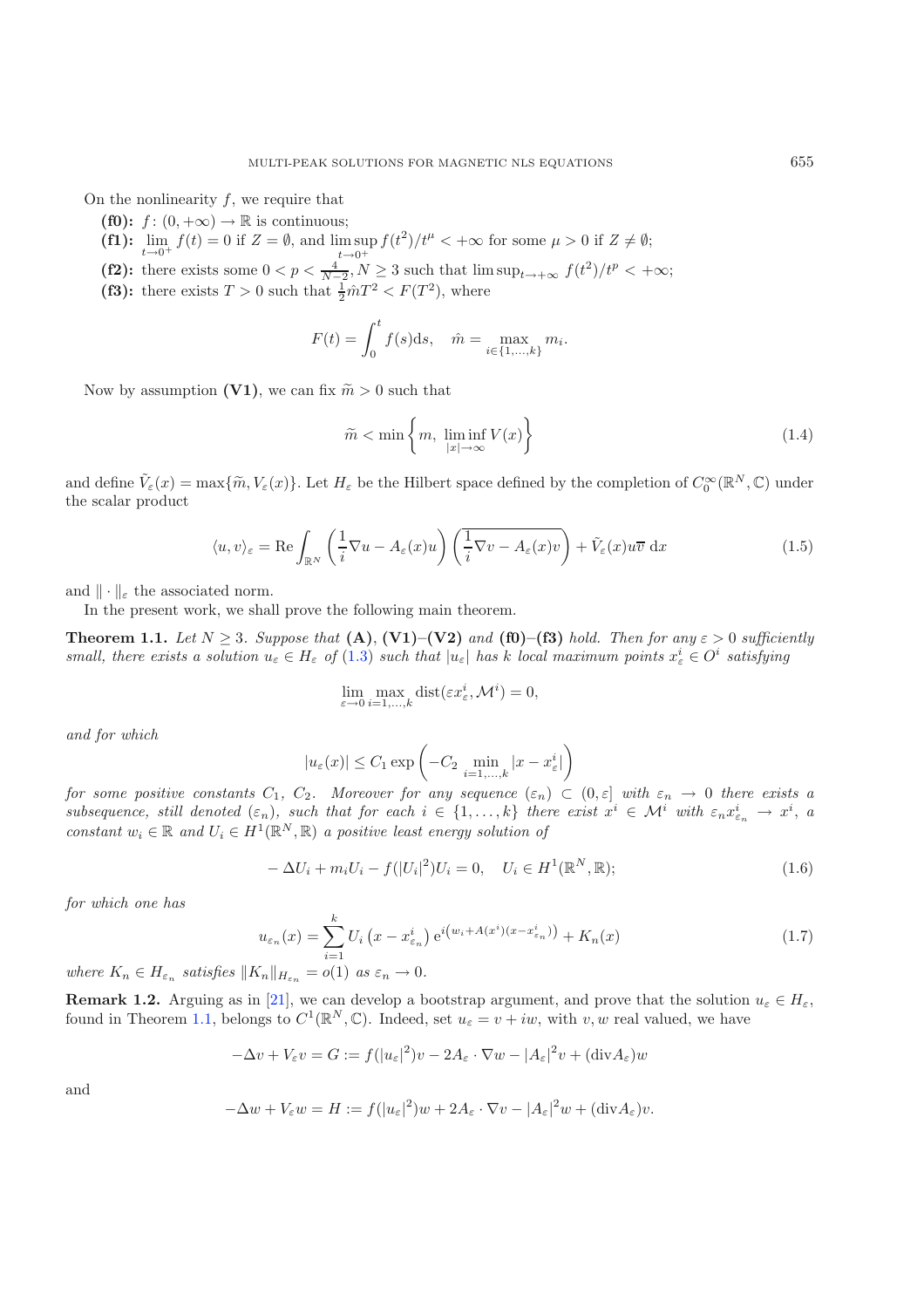Since  $u_{\varepsilon} \in H_{\varepsilon}$ , it follows that for each K bounded set in  $\mathbb{R}^N$ ,  $u_{\varepsilon} \in H^1(K,\mathbb{C})$ . Therefore  $v, w \in H^1(K,\mathbb{R}) \subset$  $L^{2^*}(K,\mathbb{R})$  and by **(f2)**,  $G, H \in L^s(K,\mathbb{R})$ , where  $s = \min\{2^*/(p-1),2\}$ . Standard regularity theory implies that  $v, w \in W^{2,s}(K)$ . If  $2s < N$  we can argue as before and derive that  $v, w \in L^{Ns/(N-2s)}(K, \mathbb{R})$  and  $\nabla v, \nabla w \in L^{N}(K)$  $L^{Ns/(N-s)}(K,\mathbb{R})$ . After a finite number of steps, we have that  $v, w \in W^{2,q}(K)$  for any  $q \in [1, +\infty[$  and by the Sobolev embedding theorems,  $v, w \in C^{1,\alpha}(K, \mathbb{R})$ , with  $0 < \alpha < 1$ .

<span id="page-3-0"></span>**Remark 1.3.** If we assume the uniqueness of the positive least energy solutions of  $(1.6)$  it is not necessary to pass to subsequences to get the decomposition [\(1.7\)](#page-2-2) in Theorem [1.1.](#page-2-0)

The proof of Theorem [1.1](#page-2-0) follows the approach which is developed in  $[9]$  $[9]$  to obtain multi-peak solutions when  $A = 0$ . Roughly speaking we search directly for a solution of  $(1.3)$  which consists essentially of k disjoints parts, each part being close to a least energy solution of  $(1.6)$  associated to the corresponding  $\mathcal{M}^i$ . Namely in our approach we take into account the shape and location of the solutions we expect to find. Thus on one hand we benefit from the advantage of the Lyapunov-Schmidt reduction type approach, which is to discover the solution around a small neighborhood of a well chosen first approximation. On the other hand our approach, which is purely variational, does not require any uniqueness nor non-degeneracy conditions.

We remark that differently from [\[9\]](#page-21-3), we need to overcome many additional difficulties which arise for the presence of the magnetic potential. Indeed it is well known that, in general, there is no relationship between the spaces  $H_{\varepsilon}$  and  $H^1(\mathbb{R}^N,\mathbb{C})$ , namely  $H_{\varepsilon} \not\subset H^1(\mathbb{R}^N,\mathbb{C})$  nor  $H^1(\mathbb{R}^N,\mathbb{C}) \not\subset H_{\varepsilon}$  (see [\[27\]](#page-22-9)). This fact explains, for example, the need to restrict to bounded magnetic potentials A when one uses a perturbative approach (see [\[19\]](#page-22-11)). Our Lemma [2.1](#page-2-0) and Corollary [2.2](#page-2-3) give some insights of the relationship between  $H_{\varepsilon}$  and  $H^{1}(\mathbb{R}^{N}, \mathbb{C})$ which proves useful in the proof of Theorem [1.1.](#page-2-0) We also answer positively a question raised by Kurata [\[35\]](#page-22-10), regarding the equality between the least energy levels for the solutions of

$$
-\Delta U + bU = f(|U|^2)U
$$

when U are sought in  $H^1(\mathbb{R}^N,\mathbb{C})$  and  $H^1(\mathbb{R}^N,\mathbb{R})$  respectively. See Lemma [2.3](#page-3-0) for the precise statement.

In contrast to [\[5](#page-21-12)] we do not treat here the cases  $N = 1$  and  $N = 2$ . For such dimensions applying the approach of [\[9](#page-21-3)] is more complex. It can be done when  $A = 0$  and for the case of a single peak (see [\[12\]](#page-21-13)) but it is an open question if Theorem [1.1](#page-2-0) still holds when  $N = 1, 2$ .

The work is organized as follows. In Section 2 we indicate the variational setting and prove some preliminary results. The proof of Theorem [1.1](#page-2-0) is derived in Section 3.

## 2. Variational setting and preliminary results

For any set  $B \subset \mathbb{R}^N$  and  $\varepsilon > 0$ , let  $B_{\varepsilon} = \{x \in \mathbb{R}^N \mid \varepsilon x \in B\}.$ 

**Lemma 2.1.** *Let*  $K \subset \mathbb{R}^N$  *be an arbitrary fixed bounded domain. Assume that* A *is bounded on* K *and*  $0 < \alpha \le V \le \beta$  *on* K for some  $\alpha, \beta > 0$ . Then, for any fixed  $\varepsilon \in [0,1]$ , the norm

$$
||u||_{K_{\varepsilon}}^2 = \int_{K_{\varepsilon}} \left| \left( \frac{1}{i} \nabla - A_{\varepsilon}(y) \right) u \right|^2 + V_{\varepsilon}(y) |u|^2 \mathrm{d}y
$$

*is equivalent to the usual norm on*  $H^1(K_{\varepsilon}, \mathbb{C})$ *. Moreover these equivalences are uniform, i.e. there exist*  $c_1, c_2 > 0$ *independent of*  $\varepsilon \in [0, 1]$  *such that* 

$$
c_1||u||_{K_{\varepsilon}} \le ||u||_{H^1(K_{\varepsilon}, \mathbb{C})} \le c_2||u||_{K_{\varepsilon}}.
$$

*Proof.* Our proof is inspired by the one of Lemma 2.3 in [\[3](#page-21-9)]. We have

$$
\int_{K_\varepsilon} |A_\varepsilon(y)u|^2\mathrm{d} y\leq \|A\|_{L^\infty(K)}\int_{K_\varepsilon}|u|^2\mathrm{d} y
$$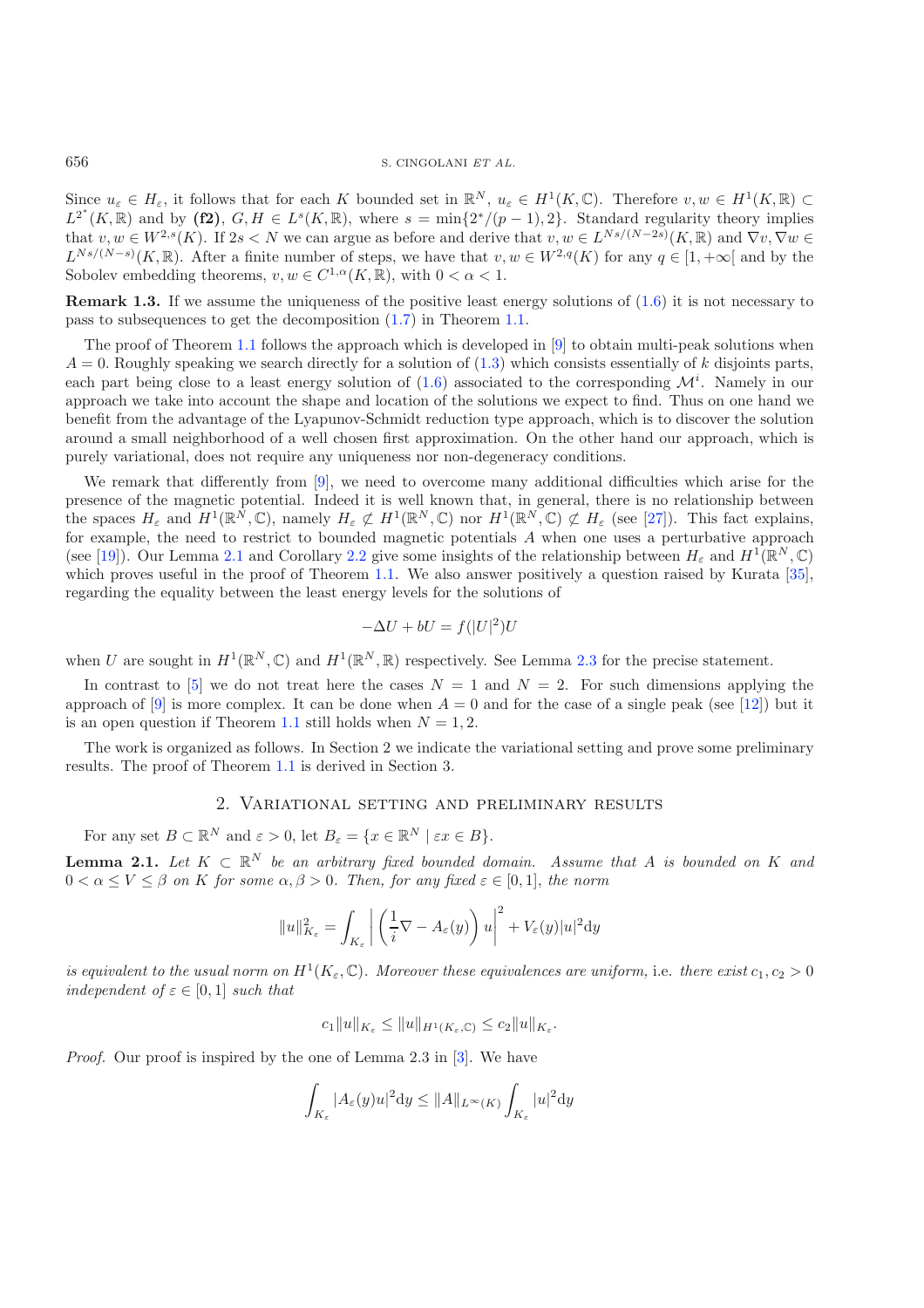and

$$
\int_{K_{\varepsilon}}V_{\varepsilon}(y)|u|^{2}\mathrm{d} y\leq \|V\|_{L^{\infty}(K)}\int_{K_{\varepsilon}}|u|^{2}\mathrm{d} y.
$$

Hence

$$
\int_{K_{\varepsilon}} \left| \frac{1}{i} \nabla u - A_{\varepsilon}(y) u \right|^2 + V_{\varepsilon}(y) |u|^2 \mathrm{d}y \leq \int_{K_{\varepsilon}} 2\big( |\nabla u|^2 + |A_{\varepsilon}(y) u|^2 \big) + V_{\varepsilon}(y) |u|^2 \mathrm{d}y
$$
\n
$$
\leq 2 \int_{K_{\varepsilon}} |\nabla u|^2 \mathrm{d}y + (2||A||_{L^{\infty}(K)} + ||V||_{L^{\infty}(K)}) \int_{K_{\varepsilon}} |u|^2 \mathrm{d}y.
$$

To prove the other inequality note that

<span id="page-4-0"></span>
$$
\int_{K_{\varepsilon}} \left| \frac{1}{i} \nabla u - A_{\varepsilon}(y) u \right|^2 + V_{\varepsilon}(y) |u|^2 \mathrm{d}y \ge \int_{K_{\varepsilon}} \left| |\nabla u|^2 - |A_{\varepsilon}(y) u| \right|^2 + V_{\varepsilon}(y) |u|^2 \mathrm{d}y.
$$

We shall prove that, for some  $d > 0$  independent of  $\varepsilon \in [0, 1]$ ,

$$
\int_{K_{\varepsilon}} \left| |\nabla u| - |A_{\varepsilon}(y)u| \right|^2 + V_{\varepsilon}(y)|u|^2 \, dy \ge d \int_{K_{\varepsilon}} |\nabla u|^2 + |u|^2 \, dy. \tag{2.1}
$$

Arguing by contradiction we assume that there exist sequences  $(\varepsilon_n) \subset [0,1]$  and  $(u_{\varepsilon_n}) \subset H^1(K_{\varepsilon_n},\mathbb{C})$  with  $||u_{\varepsilon_n}||_{H^1(K_{\varepsilon_n},\mathbb{C})} = 1$  such that

$$
\int_{K_{\varepsilon_n}} \left| |\nabla u_{\varepsilon_n}| - |A_{\varepsilon_n}(y) u_{\varepsilon_n}| \right|^2 + V_{\varepsilon_n}(y) |u_{\varepsilon_n}|^2 dy < \frac{1}{n}.\tag{2.2}
$$

Clearly  $(u_{\varepsilon_n}) \subset H^1(\mathbb{R}^N, \mathbb{C})$  and  $||u_{\varepsilon_n}||_{H^1(\mathbb{R}^N, \mathbb{C})} = 1$ . Passing to a subsequence,  $u_{\varepsilon_n} \rightharpoonup u$  weakly in  $H^1(\mathbb{R}^N, \mathbb{C})$ . Since  $V_{\varepsilon_n} \ge \alpha > 0$  on  $K_{\varepsilon_n}$  we see from  $(2.2)$  that necessarily

$$
\int_{K_{\varepsilon_n}} |u_{\varepsilon_n}|^2 dy \to 0.
$$

Thus  $u_{\varepsilon_n} \to 0$  in  $L^2(\mathbb{R}^N, \mathbb{C})$  strongly and in particular  $u_{\varepsilon_n} \to 0$  in  $H^1(\mathbb{R}^N, \mathbb{C})$ . Now

$$
\int_{K_{\varepsilon_n}} \left| |\nabla u_{\varepsilon_n}| - |A_{\varepsilon_n}(y) u_{\varepsilon_n}| \right|^2 dy = \int_{K_{\varepsilon_n}} |\nabla u_{\varepsilon_n}|^2 - 2|A_{\varepsilon_n}(y) u_{\varepsilon_n}| \left| \nabla u_{\varepsilon_n} \right| + |A_{\varepsilon_n}(y) u_{\varepsilon_n}|^2 dy
$$

with

$$
\int_{K_{\varepsilon_n}} |A_{\varepsilon_n}(y)u_{\varepsilon_n}| |\nabla u_{\varepsilon_n}| \mathrm{d} y \to 0.
$$

Indeed we have

$$
\int_{K_{\varepsilon_n}} |A_{\varepsilon_n}(y)u_{\varepsilon_n}| |\nabla u_{\varepsilon_n}| \mathrm{d}y \leq \left( \int_{K_{\varepsilon_n}} |A_{\varepsilon_n}(y)u_{\varepsilon_n}|^2 \mathrm{d}y \right)^{\frac{1}{2}} \left( \int_{K_{\varepsilon_n}} |\nabla u_{\varepsilon_n}|^2 \mathrm{d}y \right)^{\frac{1}{2}}
$$
  

$$
\leq ||A||_{L^{\infty}(K)} \left( \int_{K_{\varepsilon_n}} |u_{\varepsilon_n}|^2 \mathrm{d}y \right)^{\frac{1}{2}}.
$$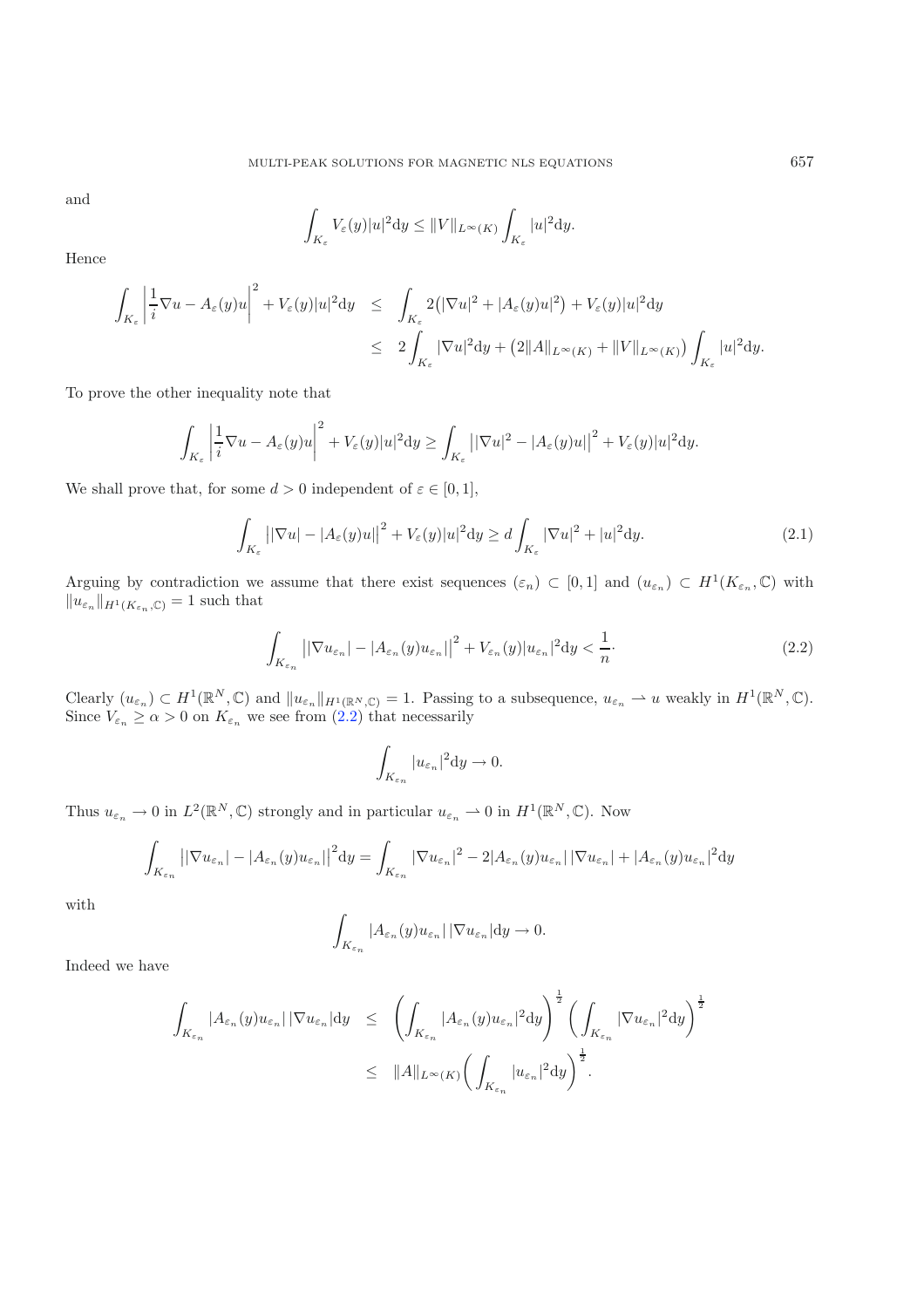Thus

$$
0 = \limsup_{n \to +\infty} \int_{K_{\varepsilon_n}} \left| |\nabla u_{\varepsilon_n}| - |A_{\varepsilon_n}(y) u_{\varepsilon_n}| \right|^2 dy \ge \limsup_{n \to +\infty} \int_{K_{\varepsilon_n}} |\nabla u_{\varepsilon_n}|^2 dy.
$$

But this is impossible since otherwise we would have  $u_{\varepsilon_n} \to 0$  strongly in  $H^1(\mathbb{R}^N, \mathbb{C})$ .

From Lemma [2.1](#page-2-0) we immediately deduce the following corollary.

#### **Corollary 2.2.** *Retain the setting of Lemma* [2.1](#page-2-0)*.*

(i) If K is compact, for any  $\varepsilon \in (0,1]$  the norm

$$
||u||_K^2 := \int_K \left| \left( \frac{1}{i} \nabla - A_{\varepsilon}(y) \right) u \right|^2 + V_{\varepsilon}(y) |u|^2 \mathrm{d}y
$$

*is uniformly equivalent to the usual norm on*  $H^1(K,\mathbb{C})$ *.* 

(ii) *For*  $A_0 \in \mathbb{R}^N$  *and*  $b > 0$  *fixed, the norm* 

$$
||u||^2 := \int_{\mathbb{R}^N} \left| \left( \frac{1}{i} \nabla - A_0 \right) u \right|^2 + b|u|^2 \mathrm{d}y
$$

- <span id="page-5-0"></span>*is equivalent to the usual norm on*  $H^1(\mathbb{R}^N, \mathbb{C})$ *.*
- (iii) If  $(u_{\varepsilon_n}) \subset H^1(\mathbb{R}^N, \mathbb{C})$  *satisfies*  $u_{\varepsilon_n} = 0$  *on*  $\mathbb{R}^N \setminus K_{\varepsilon_n}$  *for any*  $n \in \mathbb{N}$  *and*  $u_{\varepsilon_n} \to u$  *in*  $H^1(\mathbb{R}^N, \mathbb{C})$  *then*  $||u_{\varepsilon_n} - u||_{\varepsilon_n} \to 0 \text{ as } n \to \infty.$

*Proof.* Indeed (i) is trivial, to see (ii) just put  $\varepsilon = 0$  in Lemma [2.1.](#page-2-0) Now (iii) follows from the uniformity of the equivalence derived in Lemma [2.1.](#page-2-0)  $\Box$ 

For future reference we recall the following *Diamagnetic inequality:* For every  $u \in H_{\varepsilon}$ ,

$$
\left| \left( \frac{\nabla}{i} - A_{\varepsilon} \right) u \right| \ge |\nabla |u|, \quad \text{a.e. in } \mathbb{R}^{N}.
$$
 (2.3)

See [\[27\]](#page-22-9) for a proof. As a consequence of [\(2.3\)](#page-5-0),  $|u| \in H^1(\mathbb{R}^N, \mathbb{R})$  for any  $u \in H_{\varepsilon}$ .

Now we define

$$
\mathcal{M} = \bigcup_{i=1}^k \mathcal{M}^i, \quad O = \bigcup_{i=1}^k O^i
$$

and for any set  $B \subset \mathbb{R}^N$  and  $\alpha > 0$ ,  $B^{\delta} = \{x \in \mathbb{R}^N \mid \text{dist}(x, B) \leq \delta\}$ . For  $u \in H_{\varepsilon}$ , let

$$
\mathcal{F}_{\varepsilon}(u) = \frac{1}{2} \int_{\mathbb{R}^N} |D^{\varepsilon} u|^2 + V_{\varepsilon} |u|^2 \mathrm{d}y - \int_{\mathbb{R}^N} F(|u|^2) \mathrm{d}y \tag{2.4}
$$

where we set  $D^{\varepsilon} = (\frac{\nabla}{i} - A_{\varepsilon})$ . Define

$$
\chi_{\varepsilon}(y) = \begin{cases} 0 & \text{if } y \in O_{\varepsilon}, \\ \varepsilon^{-6/\mu} & \text{if } y \notin O_{\varepsilon}, \end{cases} \quad \chi_{\varepsilon}^{i}(y) = \begin{cases} 0 & \text{if } y \in (O^{i})_{\varepsilon}, \\ \varepsilon^{-6/\mu} & \text{if } y \notin (O^{i})_{\varepsilon}, \end{cases}
$$

and

$$
Q_{\varepsilon}(u) = \left(\int_{\mathbb{R}^N} \chi_{\varepsilon}|u|^2 dy - 1\right)_{+}^{\frac{p+2}{2}}, \quad Q_{\varepsilon}^i(u) = \left(\int_{\mathbb{R}^N} \chi_{\varepsilon}^i|u|^2 dy - 1\right)_{+}^{\frac{p+2}{2}}.
$$
\n
$$
(2.5)
$$

 $\Box$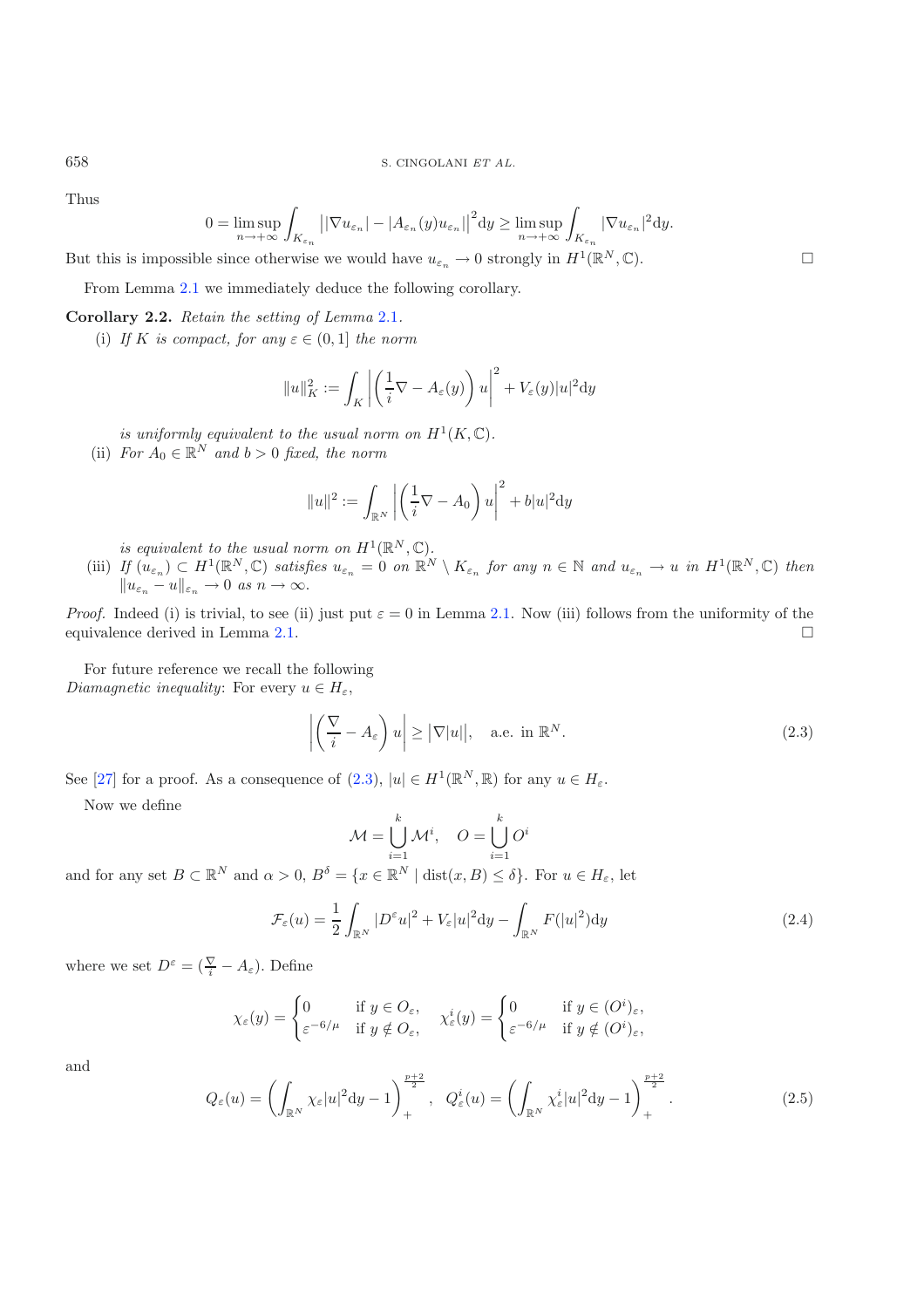The functional  $Q_{\varepsilon}$  will act as a penalization to force the concentration phenomena to occur inside O. This type of penalization was first introduced in [\[11\]](#page-21-4). Finally we define the functionals  $\Gamma_{\varepsilon}, \Gamma_{\varepsilon}^1, \ldots, \Gamma_{\varepsilon}^k : H_{\varepsilon} \to \mathbb{R}$  by

<span id="page-6-0"></span>
$$
\Gamma_{\varepsilon}(u) = \mathcal{F}_{\varepsilon}(u) + Q_{\varepsilon}(u), \quad \Gamma_{\varepsilon}^{i}(u) = \mathcal{F}_{\varepsilon}(u) + Q_{\varepsilon}^{i}(u), \quad i = 1, \dots, k.
$$
\n(2.6)

It is easy to check, under our assumptions, and using the diamagnetic inequality  $(2.3)$ , that the functionals  $\Gamma_{\varepsilon}, \Gamma_{\varepsilon}^{i} \in C^{1}(H_{\varepsilon})$ . So a critical point of  $\mathcal{F}_{\varepsilon}$  corresponds to a solution of  $(1.3)$ . To find solutions of  $(1.3)$  which *concentrate* in O as  $\varepsilon \to 0$ , we shall look for a critical point of  $\Gamma_{\varepsilon}$  for which  $Q_{\varepsilon}$  is zero.

<span id="page-6-2"></span>Let us consider for  $a > 0$  the scalar limiting equation of  $(1.3)$ 

$$
-\Delta u + au = f(|u|^2)u, \quad u \in H^1(\mathbb{R}^N, \mathbb{R}).
$$
\n(2.7)

Solutions of [\(2.7\)](#page-6-0) correspond to critical points of the limiting functional  $L_a: H^1(\mathbb{R}^N, \mathbb{R}) \to \mathbb{R}$  defined by

<span id="page-6-3"></span>
$$
L_a(u) = \frac{1}{2} \int_{\mathbb{R}^N} (|\nabla u|^2 + a|u|^2) dy - \int_{\mathbb{R}^N} F(|u|^2) dy.
$$
 (2.8)

In [\[6](#page-21-14)], Berestycki and Lions proved that, for any  $a > 0$ , under the assumptions **(f0)–(f2)** and **(f3)** with  $\hat{m} = a$ , there exists a least energy solution and that each solution  $U$  of  $(2.7)$  satisfies the Pohozaev's identity

<span id="page-6-1"></span>
$$
\frac{N-2}{2} \int_{\mathbb{R}^N} |\nabla U|^2 dy + N \int_{\mathbb{R}^N} a \frac{|U|^2}{2} - F(|U|^2) dy = 0.
$$
 (2.9)

From this we immediately deduce that, for any solution  $U$  of  $(2.7)$ ,

$$
\frac{1}{N} \int_{\mathbb{R}^N} |\nabla U|^2 \mathrm{d}y = L_a(U). \tag{2.10}
$$

We also consider the complex valued equation, for  $a > 0$ ,

$$
-\Delta u + au = f(|u|^2)u, \quad u \in H^1(\mathbb{R}^N, \mathbb{C}).
$$
\n(2.11)

In turn solutions of [\(2.11\)](#page-6-1) correspond to critical points of the functional  $L_a^c : H^1(\mathbb{R}^N, \mathbb{C}) \to \mathbb{R}$ , defined by

$$
L_a^c(v) = \frac{1}{2} \int_{\mathbb{R}^N} \left( |\nabla v|^2 + a|v|^2 \right) dy - \int_{\mathbb{R}^N} F(|v|^2) dy. \tag{2.12}
$$

In [\[43](#page-22-14)] the Pohozaev's identity [\(2.9\)](#page-6-2) and thus [\(2.10\)](#page-6-3) is given for complex-valued solutions of [\(2.11\)](#page-6-1). The following result relates the least energy levels of [\(2.7\)](#page-6-0) and [\(2.11\)](#page-6-1) and positively answers to a question of Kurata [\[35](#page-22-10)] (see also [\[42\]](#page-22-15) for some elements of proof in that direction). When  $N = 2$  we say that **(f2)** holds if

for all  $\alpha > 0$  there exists  $C_{\alpha} > 0$  such that  $|f(t^2)| \leq C_{\alpha} e^{\alpha t^2}$ , for all  $t \geq 0$ .

**Lemma 2.3.** Suppose that (f0)–(f2) and (f3) with  $\hat{m} = a$  hold and that  $N \geq 2$ . Let  $E_a$  and  $E_a^c$  denote the *least energy levels corresponding to equations* [\(2.7\)](#page-6-0) *and* [\(2.11\)](#page-6-1)*. Then*

$$
E_a = E_a^c. \tag{2.13}
$$

*Moreover any least energy solution of*  $(2.11)$  *has the form*  $e^{i\tau}U$  *where* U *is a positive least energy solution of*  $(2.7)$ *and*  $\tau \in \mathbb{R}$ *.*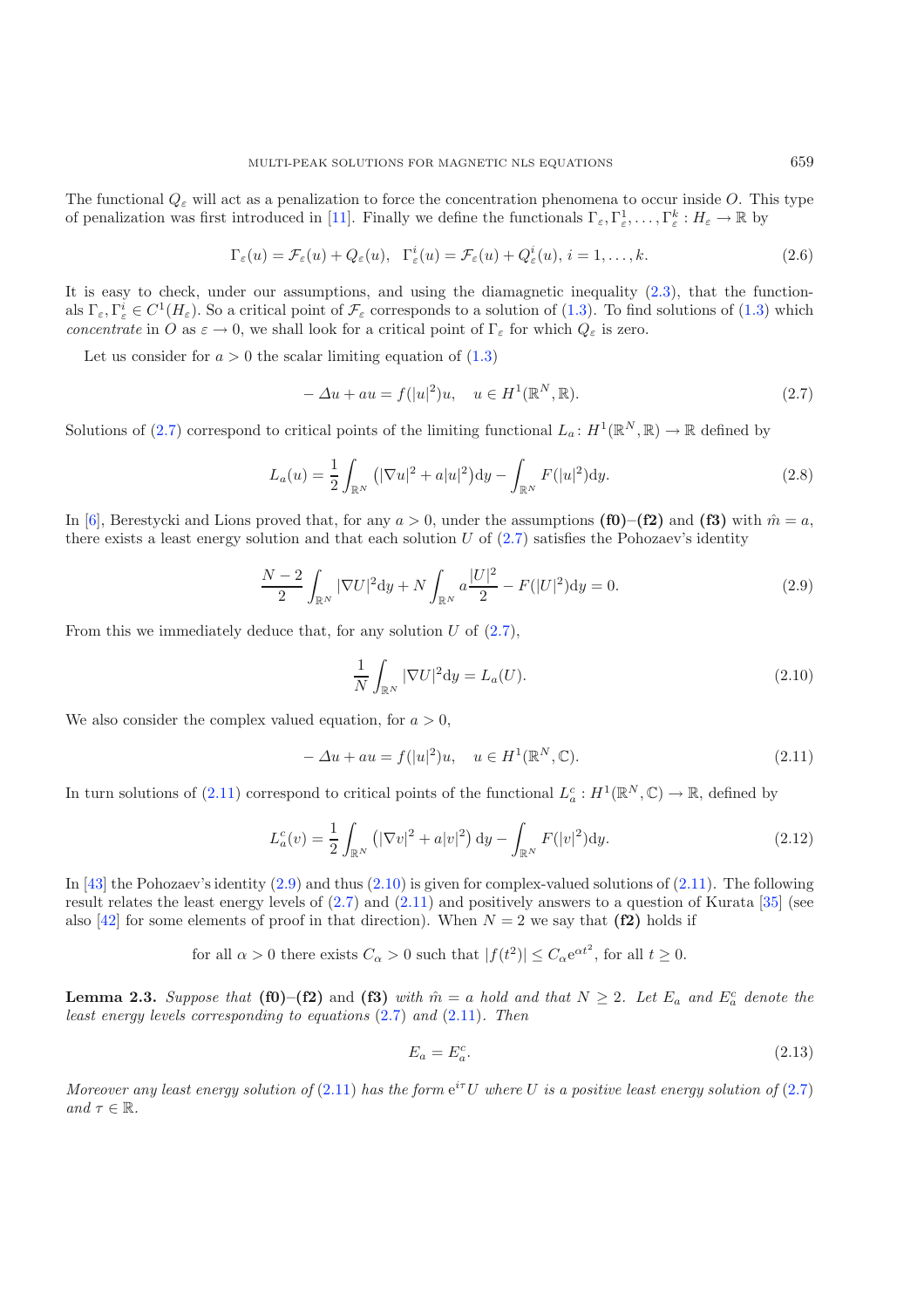*Proof.* The inequality  $E_a^c \leq E_a$  is obvious and thus to establish that  $E_a^c = E_a$  we just need to prove that  $E_a \leq E_a^c$ .

We know from [\[43](#page-22-14)] that each solution of [\(2.11\)](#page-6-1) satisfies the Pohozaev's identity  $P(u) = 0$  where  $P: H^1(\mathbb{R}^N, \mathbb{C}) \to$ R is defined by

<span id="page-7-2"></span><span id="page-7-1"></span><span id="page-7-0"></span>
$$
P(u) = \frac{N-2}{2} \int_{\mathbb{R}^N} |\nabla u|^2 dy + N \int_{\mathbb{R}^N} a \frac{|u|^2}{2} - F(|u|^2) dy.
$$

By Lemma 3.1 of [\[32\]](#page-22-16) we have that

$$
\inf_{\substack{u \in H^1(\mathbb{R}^N, \mathbb{R}) \\ P(u) = 0}} L_a(u) = E_a.
$$
\n(2.14)

Also it is well known (see for example [\[31](#page-22-17)]) that for any  $u \in H^1(\mathbb{R}, \mathbb{C})$  one has

$$
\int_{\mathbb{R}^N} |\nabla |u||^2 \mathrm{d}y \le \int_{\mathbb{R}^N} |\nabla u|^2 \mathrm{d}y. \tag{2.15}
$$

Now let U be a solution of  $(2.11)$ . If  $N = 2$  we see from the definition of P that  $P(|U|) = 0$  and from  $(2.15)$ that  $L_a(|U|) \leq L_a^c(U)$ . Thus  $E_a \leq E_a^c$  follows from [\(2.14\)](#page-7-1). In addition, if U is a least energy solution of [\(2.11\)](#page-6-1), necessarily

$$
\int_{\mathbb{R}^N} |\nabla |U||^2 \mathrm{d}y = \int_{\mathbb{R}^N} |\nabla U|^2 \mathrm{d}y \tag{2.16}
$$

and |U| is a least energy solution of [\(2.7\)](#page-6-0). If  $N \geq 3$  we see from [\(2.15\)](#page-7-0) that either

- (i)  $P(|U|) = 0$  and  $L_a(|U|) = L_a^c(U)$ .
- (ii)  $P(|U|) < 0$  and there exists  $\theta \in [0,1]$  such that, for  $U_{\theta}(\cdot) = U(\cdot/\theta)$  we have  $P(|U_{\theta}|) = 0$ . Then, since  $P(|U_{\theta}|) = 0$ , it follows that

$$
L_a(|U_\theta|) = \frac{1}{N} \int_{\mathbb{R}^N} |\nabla |U_\theta||^2 dy = \frac{\theta^{N-2}}{N} \int_{\mathbb{R}^N} |\nabla |U||^2 dy
$$

and thus

$$
L_a(|U_\theta|) < \frac{1}{N} \int_{\mathbb{R}^N} |\nabla |U||^2 \mathrm{d}y \leq \frac{1}{N} \int_{\mathbb{R}^N} |\nabla U|^2 \mathrm{d}y = L_a^c(U).
$$

In both cases we deduce from  $(2.14)$  that  $E_a \n\t\leq E_a^c$ . In addition if U is a least energy solution of  $(2.11)$  then  $(2.16)$  holds and in particular  $|U|$  is a least energy solution of  $(2.7)$ .

Now, for any  $N \ge 2$ , let U be a least energy solution of [\(2.11\)](#page-6-1). Since |U| is a solution of [\(2.7\)](#page-6-0) we get by elliptic regularity theory and the maximum principle that  $|U| \in C^1(\mathbb{R}^N, \mathbb{R})$  and  $|U| > 0$ . At this point, using  $(2.16)$ , the rest of the proof of the lemma is exactly the same as the proof of Theorem 4.1 in [\[31](#page-22-17)].

<span id="page-7-4"></span>**Remark 2.4.** When  $N = 1$  conditions which assure that  $(2.7)$  has, up to translation, a unique positive solution are given in  $[6]$  $[6]$  (see also  $[33]$  $[33]$  for alternative conditions). Now following the proof of Theorem 8.1.6 in [\[14](#page-21-15)] we deduce that any solution of [\(2.11\)](#page-6-1) is of the form  $e^{i\theta} \rho$  where  $\theta \in \mathbb{R}$  and  $\rho > 0$  is a solution of [\(2.7\)](#page-6-0). Thus, under the assumptions of [\[6](#page-21-14)[,33\]](#page-22-18), the result of Lemma [2.3](#page-3-0) also holds when  $N = 1$  and the positive least energy solution is unique.

Now let  $S_a$  be the set of least energy solutions U of  $(2.11)$  satisfying

$$
|U(0)| = \max_{y \in \mathbb{R}^N} |U(y)|.
$$

<span id="page-7-3"></span>By standard regularity any solution of  $(2.11)$  is at least  $C<sup>1</sup>$ . Since f is not assumed to be locally Hölder continuous we do not know, in contrast to [\[5\]](#page-21-12), if any least energy solution is radially symmetric. However the following compactness result can still be proved.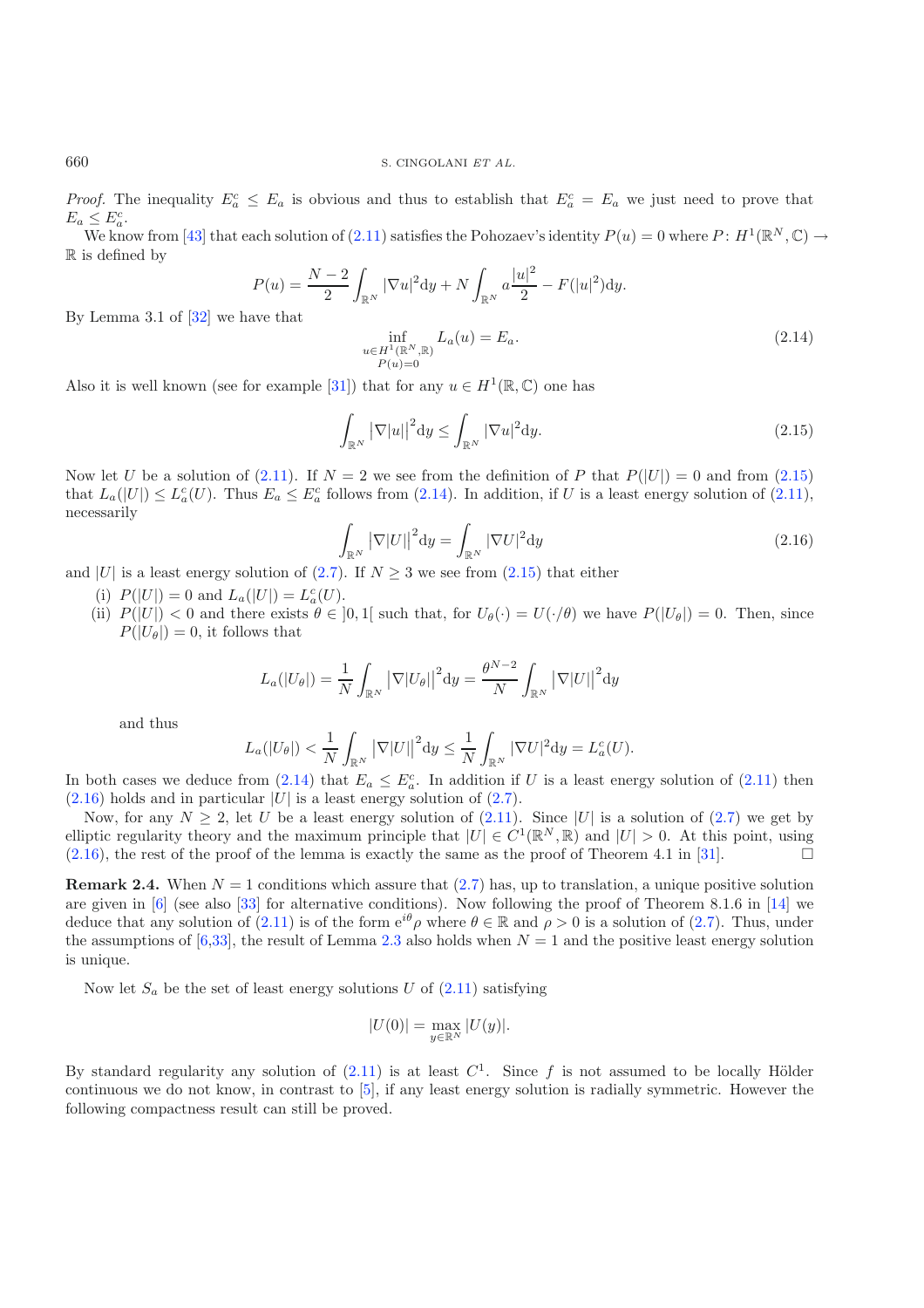**Proposition 2.5.** For each  $a > 0$  and  $N \geq 3$ ,  $S_a$  is compact in  $H^1(\mathbb{R}^N, \mathbb{C})$ . Moreover, there exist  $C, c > 0$ , *independent of*  $U \in S_a$ *, such that* 

$$
|U(y)| \le C \exp(-c|y|).
$$

*Proof.* In [\[7\]](#page-21-2), the same results are proved when  $S_a$  is restricted to real solutions. Since, by Lemma [2.3,](#page-3-0) any least energy solution of [\(2.11\)](#page-6-1) is of the form  $e^{i\tau}\tilde{U}$  with  $\tilde{U}$  a least energy solution of [\(2.7\)](#page-6-0) it proves the lemma.  $\Box$ 

#### 3. Proof of Theorem [1.1](#page-2-0)

Let

$$
\delta = \frac{1}{10} \min \left\{ \text{dist}(\mathcal{M}, \mathbb{R}^N \setminus O), \min_{i \neq j} \text{dist}(O_i, O_j), \text{dist}(O, Z) \right\}
$$

.

We fix a  $\beta \in (0,\delta)$  and a cutoff  $\varphi \in C_0^{\infty}(\mathbb{R}^N)$  such that  $0 \leq \varphi \leq 1$ ,  $\varphi(y) = 1$  for  $|y| \leq \beta$  and  $\varphi(y) = 0$  for  $|y| \ge 2\beta$ . Also, setting  $\varphi_{\varepsilon}(y) = \varphi(\varepsilon y)$  for each  $x_i \in (\mathcal{M}^i)^{\beta}$  and  $U_i \in S_{m_i}$ , we define

$$
U_{\varepsilon}^{x_1,\ldots,x_k}(y) = \sum_{i=1}^k e^{iA(x_i)(y-\frac{x_i}{\varepsilon})} \varphi_{\varepsilon}\left(y-\frac{x_i}{\varepsilon}\right) U_i\left(y-\frac{x_i}{\varepsilon}\right).
$$

We will find a solution, for sufficiently small  $\varepsilon > 0$ , near the set

$$
X_{\varepsilon} = \{U_{\varepsilon}^{x_1,\dots,x_k}(y) \mid x_i \in (\mathcal{M}^i)^{\beta} \text{ and } U_i \in S_{m_i} \text{ for each } i = 1,\dots,k\}.
$$

For each  $i \in \{1,\ldots,k\}$  we fix an arbitrary  $x_i \in \mathcal{M}^i$  and an arbitrary  $U_i \in S_{m_i}$  and we define

$$
W_{\varepsilon}^{i}(y) = e^{iA(x_{i})(y - \frac{x_{i}}{\varepsilon})} \varphi_{\varepsilon}\left(y - \frac{x_{i}}{\varepsilon}\right) U_{i}\left(y - \frac{x_{i}}{\varepsilon}\right).
$$

Setting

$$
W_{\varepsilon,t}^i(y) = e^{iA(x_i)(y - \frac{x_i}{\varepsilon})} \varphi_{\varepsilon} \left( y - \frac{x_i}{\varepsilon} \right) U_i \left( \frac{y}{t} - \frac{x_i}{\varepsilon t} \right),
$$

we see that  $\lim_{t\to 0} ||W_{\varepsilon,t}^i||_{\varepsilon} = 0$  (recall that  $N \geq 3$ ) and that  $\Gamma_{\varepsilon}(W_{\varepsilon,t}^i) = \mathcal{F}_{\varepsilon}(W_{\varepsilon,t}^i)$  for  $t \geq 0$ . In the next proposition we shall prove that there exists  $T_i > 0$  such that  $\Gamma_{\varepsilon}(W_{\varepsilon,T_i}^i) < -2$  for any  $\varepsilon > 0$  sufficiently small. Assuming this holds true, let  $\gamma_{\varepsilon}^{i}(s) = W_{\varepsilon,s}^{i}$  for  $s > 0$  and  $\gamma_{\varepsilon}^{i}(0) = 0$ . For  $s = (s_1, \ldots, s_k) \in T = [0, T_1] \times \ldots \times [0, T_k]$ we define  $\mathbf{h}$ 

$$
\gamma_{\varepsilon}(s) = \sum_{i=1}^{K} W_{\varepsilon, s_i}^i
$$
 and  $D_{\varepsilon} = \max_{s \in T} \Gamma_{\varepsilon}(\gamma_{\varepsilon}(s)).$ 

Finally for each  $i \in \{1, ..., k\}$ , let  $E_{m_i} = L_{m_i}^c(U)$  for  $U \in S_{m_i}$ . In what follows, we set  $E_m = \min_{i \in \{1, ..., k\}} E_{m_i}$  and  $E = \sum_{i=1}^{k} E_{m_i}$ . For a set  $A \subset H_{\varepsilon}$  and  $\alpha > 0$ , we let  $A^{\alpha} = \{u \in H_{\varepsilon} \mid ||u - A||_{\varepsilon} \leq \alpha\}.$ 

**Proposition 3.1.** *We have*

- (i)  $\lim_{\varepsilon \to 0} D_{\varepsilon} = E$ ;
- (ii)  $\limsup_{\varepsilon \to 0} \max_{s \in \partial T} \Gamma_{\varepsilon}(\gamma_{\varepsilon}(s)) \leq \tilde{E} = \max \{ E E_{m_i} \mid i = 1, \dots, k \} < E;$
- (iii) *for each*  $d > 0$ *, there exists*  $\alpha > 0$  *such that for sufficiently small*  $\varepsilon > 0$ *,*

$$
\Gamma_{\varepsilon}(\gamma_{\varepsilon}(s)) \ge D_{\varepsilon} - \alpha
$$
 implies that  $\gamma_{\varepsilon}(s) \in X_{\varepsilon}^{d/2}$ .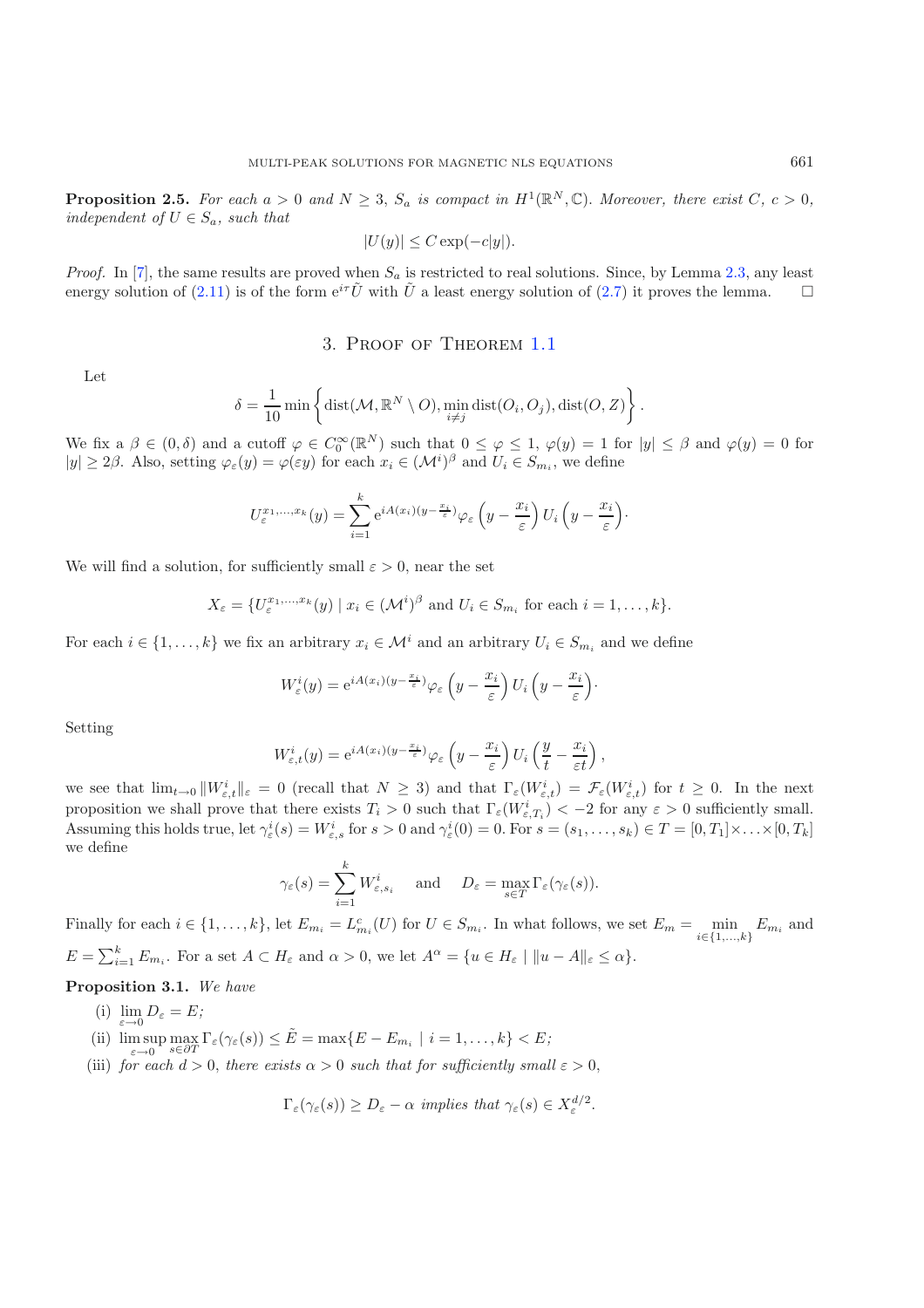<span id="page-9-2"></span><span id="page-9-0"></span>662 S. CINGOLANI *ET AL.*

*Proof.* Since  $\text{supp}(\gamma_{\varepsilon}(s)) \subset \mathcal{M}_{\varepsilon}^{2\beta}$  for each  $s \in T$ , it follows that  $\Gamma_{\varepsilon}(\gamma_{\varepsilon}(s)) = \mathcal{F}_{\varepsilon}(\gamma_{\varepsilon}(s)) = \sum_{i=1}^{k} \mathcal{F}_{\varepsilon}(\gamma_{\varepsilon}^{i}(s))$ . Now, for each  $i \in \{1, \ldots, k\}$ , we claim that

$$
\lim_{\varepsilon \to 0} \int_{\mathbb{R}^N} \left| \left( \frac{\nabla}{i} - A_{\varepsilon}(y) \right) W_{\varepsilon, s_i}^i \right|^2 dy = s_i^{N-2} \int_{\mathbb{R}^N} |\nabla U_i|^2 dy. \tag{3.1}
$$

Indeed

$$
\int_{\mathbb{R}^N} \left| \left( \frac{\nabla}{i} - A_{\varepsilon}(y) \right) W_{\varepsilon, s_i}^i \right|^2 dy = \int_{\mathbb{R}^N} \left( |\nabla W_{\varepsilon, s_i}^i|^2 + |A_{\varepsilon}(y)|^2 |W_{\varepsilon, s_i}^i|^2 - 2 \operatorname{Re} \left[ \frac{1}{i} \nabla W_{\varepsilon, s_i}^i \cdot A_{\varepsilon}(y) \overline{W_{\varepsilon, s_i}^i} \right] \right) dy \tag{3.2}
$$

with

$$
\int_{\mathbb{R}^N} |\nabla W_{\varepsilon, s_i}^i|^2 dy = \int_{\mathbb{R}^N} \left| iA(x_i) U_i \left( \frac{y}{s_i} - \frac{x_i}{\varepsilon s_i} \right) \varphi_{\varepsilon} \left( y - \frac{x_i}{\varepsilon} \right) + \frac{1}{s_i} \nabla U_i \left( \frac{y}{s_i} - \frac{x_i}{\varepsilon s_i} \right) \varphi_{\varepsilon} \left( y - \frac{x_i}{\varepsilon} \right) \right. \\
\left. + \varepsilon \nabla_{\tau} \varphi \left( \varepsilon y - x_i \right) U_i \left( \frac{y}{s_i} - \frac{x_i}{\varepsilon s_i} \right) \right|^2 dy \\
= \int_{\mathbb{R}^N} |A(x_i)|^2 \left| U_i \left( \frac{y}{s_i} \right) \right|^2 \left| \varphi_{\varepsilon} (y) \right|^2 dy \\
+ \int_{\mathbb{R}^N} \left| \frac{1}{s_i} \nabla U_i \left( \frac{y}{s_i} \right) \varphi_{\varepsilon} (y) + \varepsilon \nabla_{\tau} \varphi (\varepsilon y) U_i \left( \frac{y}{s_i} \right) \right|^2 dy.
$$
\n(3.3)

<span id="page-9-1"></span>Moreover we have

$$
\int_{\mathbb{R}^N} |A_{\varepsilon}(y)|^2 |W_{\varepsilon,s_i}^i|^2 dy = \int_{\mathbb{R}^N} |A_{\varepsilon}(y)|^2 \left| U_i \left( \frac{y}{s_i} - \frac{x_i}{\varepsilon s_i} \right) \right|^2 \left| \varphi_{\varepsilon} \left( y - \frac{x_i}{\varepsilon} \right) \right|^2 dy \tag{3.4}
$$

and

$$
\int_{\mathbb{R}^N} \text{Re}\left[\frac{1}{i}\nabla W^i_{\varepsilon, s_i} \cdot A_{\varepsilon}(y) \overline{W^i_{\varepsilon, s_i}}\right] dy = \int_{\mathbb{R}^N} A_{\varepsilon}(x_i) \cdot A_{\varepsilon}(y) \left| U_i \left(\frac{y}{s_i} - \frac{x_i}{\varepsilon s_i}\right) \right|^2 \left| \varphi_{\varepsilon}\left(y - \frac{x_i}{\varepsilon}\right) \right|^2 dy. \tag{3.5}
$$

Since, as  $\varepsilon \to 0$ ,

$$
\int_{\mathbb{R}^N} |A_{\varepsilon}(y)|^2 \left| U_i \left( \frac{y}{s_i} - \frac{x_i}{\varepsilon s_i} \right) \right|^2 \left| \varphi_{\varepsilon} \left( y - \frac{x_i}{\varepsilon} \right) \right|^2 dy \to \int_{\mathbb{R}^N} |A(x_i)|^2 \left| U_i \left( \frac{y}{s_i} \right) \right|^2 dy,
$$

and

$$
\int_{\mathbb{R}^N} A_{\varepsilon}(x_i) \cdot A_{\varepsilon}(y) \left| U_i \left( \frac{y}{s_i} - \frac{x_i}{\varepsilon s_i} \right) \right|^2 \left| \varphi_{\varepsilon} \left( y - \frac{x_i}{\varepsilon} \right) \right|^2 \mathrm{d} y \to \int_{\mathbb{R}^N} |A(x_i)|^2 \left| U_i \left( \frac{y}{s_i} \right) \right|^2 \mathrm{d} y,
$$

taking into account  $(3.2)$ – $(3.5)$  it follows that,

$$
\int_{\mathbb{R}^N} \left| \left( \frac{\nabla}{i} - A_{\varepsilon}(y) \right) W_{\varepsilon, s_i}^i \right|^2 dy \to \frac{1}{s_i^2} \int_{\mathbb{R}^N} \left| \nabla U_i \left( \frac{y}{s_i} \right) \right|^2 dy = s_i^{N-2} \int_{\mathbb{R}^N} |\nabla U_i|^2 dy \tag{3.6}
$$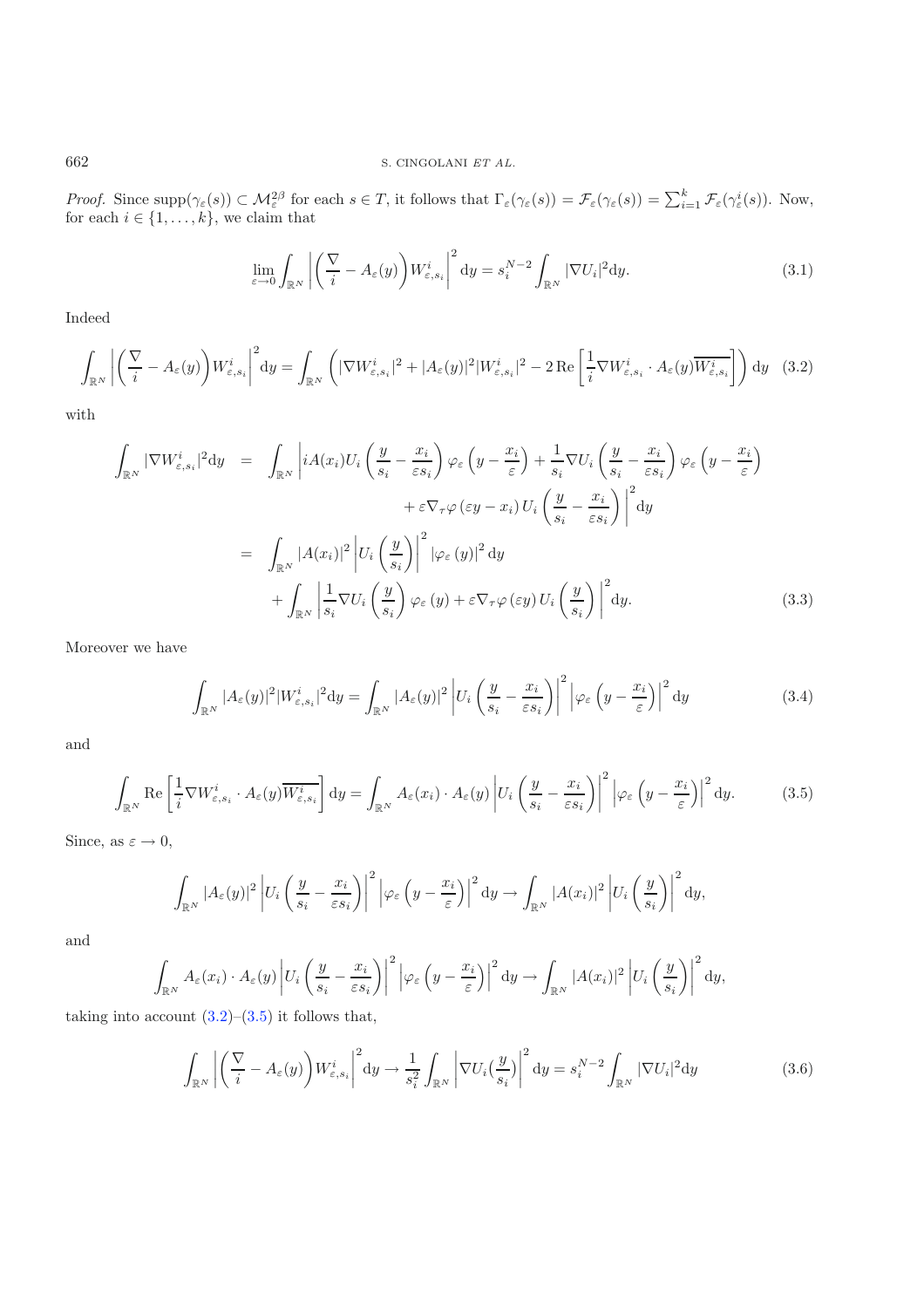<span id="page-10-1"></span><span id="page-10-0"></span>and this proves [\(3.1\)](#page-9-2). Similarly using the exponential decay of  $U_i$  we have, as  $\varepsilon \to 0$ ,

$$
\int_{\mathbb{R}^N} V_{\varepsilon}(y) |W_{\varepsilon,s_i}^i|^2 dy \to \int_{\mathbb{R}^N} m_i \left| U_i \left( \frac{y}{s_i} \right) \right|^2 dy = m_i s_i^N \int_{\mathbb{R}^N} |U_i|^2 dy \tag{3.7}
$$

$$
\int_{\mathbb{R}^N} F(|W_{\varepsilon,s_i}^i|^2) dy \to \int_{\mathbb{R}^N} F\left( \left| U_i\left(\frac{y}{s_i}\right) \right|^2 \right) dy = s_i^N \int_{\mathbb{R}^N} F(|U_i|^2) dy. \tag{3.8}
$$

Thus, from  $(3.1)$ ,  $(3.7)$  and  $(3.8)$ ,

$$
\mathcal{F}_{\varepsilon}(\gamma_{\varepsilon}^{i}(s_{i})) = \frac{1}{2} \int_{\mathbb{R}^{N}} \left| \left( \frac{\nabla}{i} - A_{\varepsilon}(y) \right) \gamma_{\varepsilon}^{i}(s_{i}) \right|^{2} dy + V_{\varepsilon}(y) |\gamma_{\varepsilon}^{i}(s_{i})|^{2} dy - \int_{\mathbb{R}^{N}} F(|\gamma_{\varepsilon}^{i}(s_{i})|^{2}) dy \right|
$$
  

$$
= \frac{s_{i}^{N-2}}{2} \int_{\mathbb{R}^{N}} |\nabla U_{i}|^{2} dy + s_{i}^{N} \int_{\mathbb{R}^{N}} \frac{1}{2} m_{i} |U_{i}|^{2} - F(|U_{i}|^{2}) dy + o(1).
$$

Then, from the Pohozaev identity [\(2.9\)](#page-6-2), we see that

$$
\mathcal{F}_{\varepsilon}(\gamma_{\varepsilon}^{i}(s_{i})) = \left(\frac{s_{i}^{N-2}}{2} - \frac{N-2}{2N}s_{i}^{N}\right)\int_{\mathbb{R}^{N}}|\nabla U_{i}|^{2}dy + o(1).
$$

Also

$$
\max_{t \in (0,\infty)} \left( \frac{t^{N-2}}{2} - \frac{N-2}{2N} t^N \right) \int_{\mathbb{R}^N} |\nabla U_i|^2 \mathrm{d}y = E_{m_i}.
$$

At this point we deduce that (i) and (ii) hold. Clearly also the existence of a  $T_i > 0$  such that  $\Gamma_{\varepsilon}(W_{\varepsilon,T_i}^i) < -2$ is justified. To conclude we just observe that for  $g(t) = \frac{t^{N-2}}{2} - \frac{N-2}{2N}t^N$ ,

$$
g'(t) \begin{cases} > 0 & \text{for } t \in (0,1), \\ = 0 & \text{for } t = 1, \\ < 0 & \text{for } t > 1, \end{cases}
$$

and  $g''(1) = 2 - N < 0$ .

Now let

$$
\Phi_{\varepsilon}^{i} = \{ \gamma \in C([0, T_{i}], H_{\varepsilon}) | \gamma(s_{i}) = \gamma_{\varepsilon}^{i}(s_{i}) \text{ for } s_{i} = 0 \text{ or } T_{i} \}
$$
\n(3.9)

and

$$
C_{\varepsilon}^i = \inf_{\gamma \in \Phi_{\varepsilon}^i} \max_{s_i \in [0, T_i]} \Gamma_{\varepsilon}^i(\gamma(s_i)).
$$

For future reference we need the following estimate.

**Proposition 3.2.** *For*  $i = 1, \ldots, k$ *,* 

$$
\liminf_{\varepsilon \to 0} C^i_{\varepsilon} \ge E_{m_i}.
$$

*Proof.* Arguing by contradiction, we assume that  $\liminf_{\varepsilon \to 0} C_{\varepsilon}^i < E_{m_i}$ . Then, there exists  $\alpha > 0$ ,  $\varepsilon_n \to 0$  and  $\gamma_n \in \Phi_{\varepsilon_n}^i$  satisfying  $\Gamma_{\varepsilon_n}^i(\gamma_n(s)) < E_{m_i} - \alpha$  for  $s \in (0, T_i)$ . We fix an  $\varepsilon_n > 0$  such that

$$
\frac{m_i}{2}\varepsilon_n^{\mu}(1+(1+E_{m_i})^{2/(p+2)}) < \min\{\alpha, 1\}
$$

and  $\mathcal{F}_{\varepsilon_n}(\gamma_n(T_i)) < -2$  and denote  $\varepsilon_n$  by  $\varepsilon$  and  $\gamma_n$  by  $\gamma$ .

 $\Box$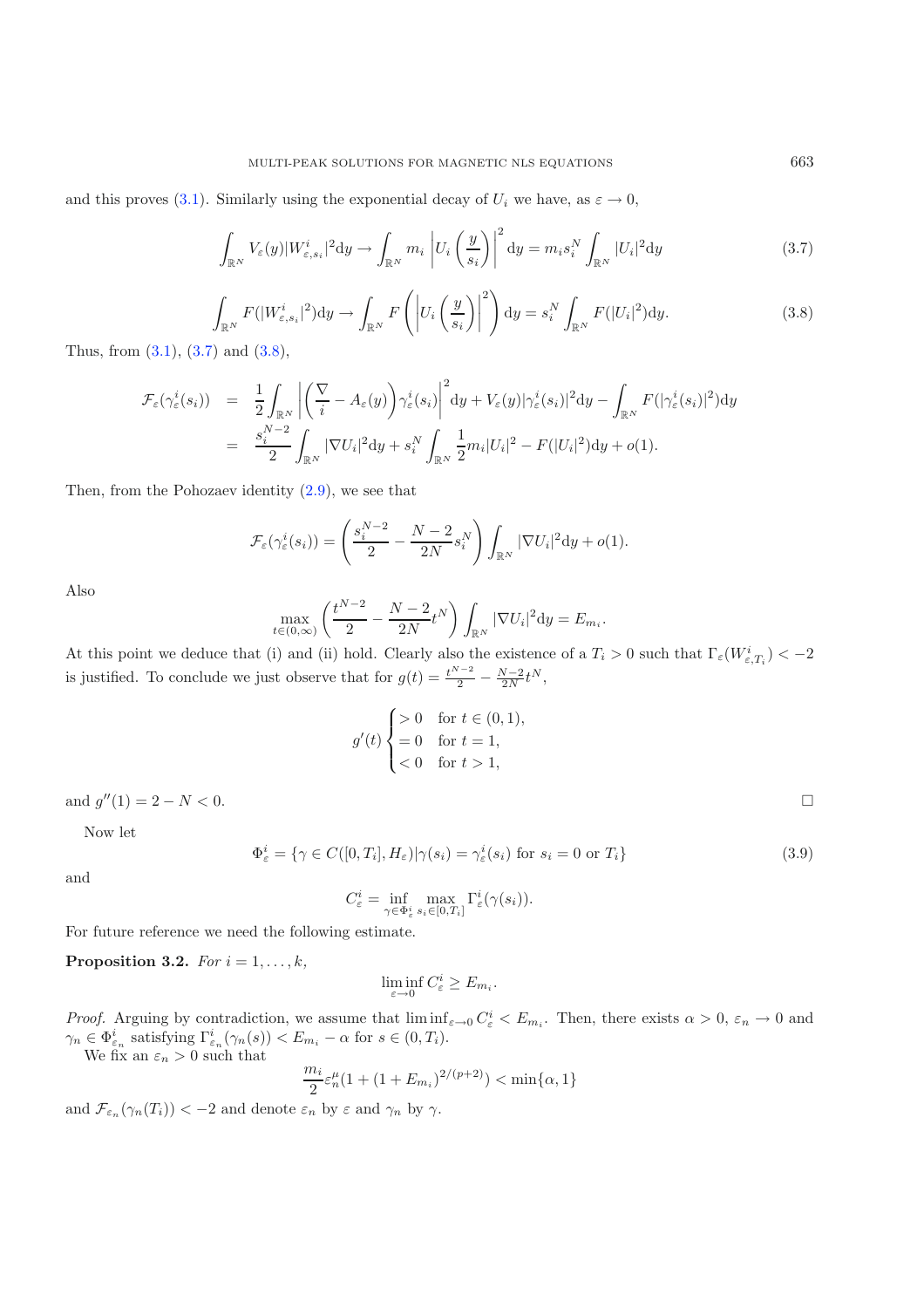Since  $\mathcal{F}_{\varepsilon}(\gamma(0)) = 0$  we can find  $s_0 \in (0,1)$  such that  $\mathcal{F}_{\varepsilon}(\gamma(s)) \ge -1$  for  $s \in [0, s_0]$  and  $\mathcal{F}_{\varepsilon}(\gamma(s_0)) = -1$ . Then for any  $s \in [0, s_0]$  we have

$$
Q_{\varepsilon}^{i}(\gamma(s)) \leq \Gamma_{\varepsilon}^{i}(\gamma(s)) + 1 \leq E_{m_{i}} - \alpha + 1
$$

so that

$$
\int_{\mathbb{R}^N\setminus O^i_{\varepsilon}}|\gamma(s)|^2\mathrm{d}y\leq \varepsilon^{6/\mu}\big(1+(1+E_{m_i})^{2/(p+2)}\big)\quad\forall s\in [0,s_0].
$$

Now we notice that for any  $s \in [0, T_i]$ ,  $|\gamma(s)| \in H^1(\mathbb{R}^N, \mathbb{R})$  and by the diamagnetic inequality [\(2.3\)](#page-5-0)

$$
\int_{\mathbb{R}^N} \left| \nabla |\gamma(s)| \right|^2 \mathrm{d}y \le \int_{\mathbb{R}^N} \left| D^\varepsilon \gamma(s) \right|^2 \mathrm{d}y. \tag{3.10}
$$

Then by  $(3.10)$  we have that for  $s \in [0, s_0]$ 

$$
\mathcal{F}_{\varepsilon}(\gamma(s)) = \frac{1}{2} \int_{\mathbb{R}^{N}} |D^{\varepsilon} \gamma(s)|^{2} dy + \frac{m_{i}}{2} \int_{\mathbb{R}^{N}} |\gamma(s)|^{2} dy - \int_{\mathbb{R}^{N}} F(|\gamma(s)|^{2}) dy \n+ \frac{1}{2} \int_{\mathbb{R}^{N}} (V_{\varepsilon}(y) - m_{i}) |\gamma(s)|^{2} dy \n\geq \frac{1}{2} \int_{\mathbb{R}^{N}} |\nabla |\gamma(s)||^{2} dy + \frac{m_{i}}{2} \int_{\mathbb{R}^{N}} |\gamma(s)|^{2} dy - \int_{\mathbb{R}^{N}} F(|\gamma(s)|^{2}) dy \n+ \frac{1}{2} \int_{\mathbb{R}^{N} \setminus O_{\varepsilon}^{i}} (V_{\varepsilon}(y) - m_{i}) |\gamma(s)|^{2} dy \n\geq \frac{1}{2} \int_{\mathbb{R}^{N}} |\nabla |\gamma(s)||^{2} dy + \frac{m_{i}}{2} \int_{\mathbb{R}^{N}} |\gamma(s)|^{2} dy - \int_{\mathbb{R}^{N}} F(|\gamma(s)|^{2}) dy \n- \frac{m_{i}}{2} \int_{\mathbb{R}^{N} \setminus O_{\varepsilon}^{i}} |\gamma(s)|^{2} dy \n\geq \frac{1}{2} \int_{\mathbb{R}^{N}} |\nabla |\gamma(s)||^{2} dy + \frac{m_{i}}{2} \int_{\mathbb{R}^{N}} |\gamma(s)|^{2} dy - \int_{\mathbb{R}^{N}} F(|\gamma(s)|^{2}) dy \n- \frac{m_{i}}{2} \varepsilon^{6/\mu} (1 + (1 + E_{m_{i}})^{2/(p+2)}) \n= L_{m_{i}}(|\gamma(s)|) - \frac{m_{i}}{2} \varepsilon^{6/\mu} (1 + (1 + E_{m_{i}})^{2/(p+2)}).
$$
\n(3.11)

Thus,  $L_{m_i}(|\gamma(s_0)|) < 0$  and recalling that for the limiting equation [\(2.7\)](#page-6-0) the mountain pass level corresponds to the least energy level (see [\[32](#page-22-16)]) we have that

$$
\max_{s \in [0, T_i]} L_{m_i}(|\gamma(s)|) \ge E_{m_i}.
$$

Then we infer that

$$
E_{m_i} - \alpha \geq \max_{s \in [0, T_i]} \Gamma_{\varepsilon}^i(\gamma(s)) \geq \max_{s \in [0, T_i]} \mathcal{F}_{\varepsilon}(\gamma(s))
$$
  
\n
$$
\geq \max_{s \in [0, s_0]} \mathcal{F}_{\varepsilon}(\gamma(s))
$$
  
\n
$$
\geq \max_{s \in [0, s_0]} L_{m_i}(|\gamma(s)|) - \frac{m_i}{2} \varepsilon^{6/\mu} \left(1 + (1 + E_{m_i})^{2/(p+2)}\right)
$$
  
\n
$$
\geq E_{m_i} - \frac{m_i}{2} \varepsilon^{6/\mu} \left(1 + (1 + E_{m_i})^{2/(p+2)}\right)
$$
\n(3.12)

and this contradiction completes the proof.  $\hfill \square$ 

<span id="page-11-0"></span>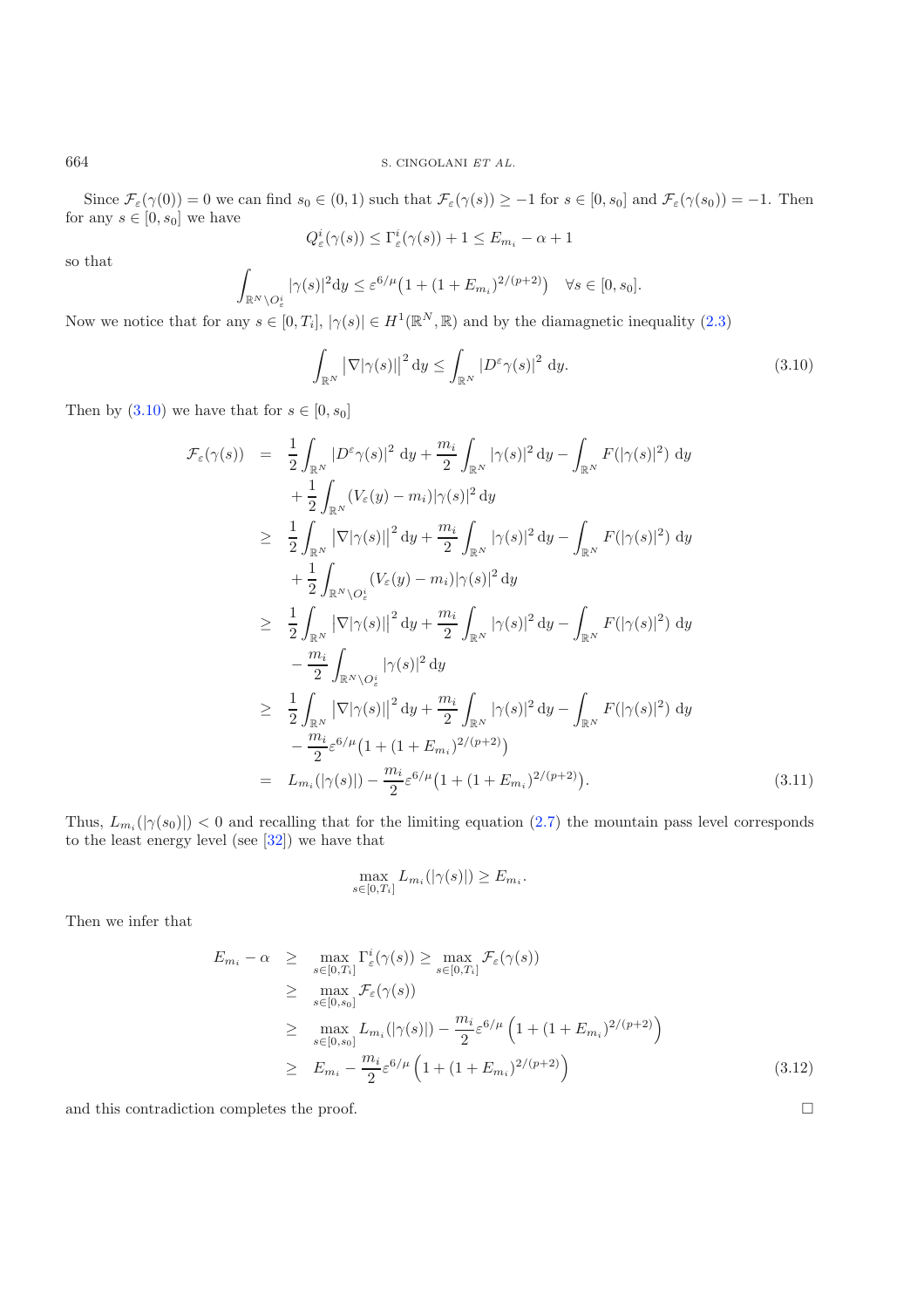Now we define

$$
\Gamma_{\varepsilon}^{\alpha} = \{ u \in H_{\varepsilon} \mid \Gamma_{\varepsilon}(u) \le \alpha \}.
$$

**Proposition 3.3.** *Let*  $(\varepsilon_j)$  *be such that*  $\lim_{j\to\infty} \varepsilon_j = 0$  *and*  $(u_{\varepsilon_j}) \in X_{\varepsilon_j}^d$  *such that* 

$$
\lim_{j \to \infty} \Gamma_{\varepsilon_j}(u_{\varepsilon_j}) \le E \text{ and } \lim_{j \to \infty} \Gamma'_{\varepsilon_j}(u_{\varepsilon_j}) = 0. \tag{3.13}
$$

<span id="page-12-0"></span>*Then, for sufficiently small*  $d > 0$ *, there exist, up to a subsequence,*  $(y_j^i) \subset \mathbb{R}^N$ *, i* = 1,...,k, points  $x^i \in \mathcal{M}^i$ *(which should not be confused with the points*  $x_i$  *already introduced),*  $U_i \in S_{m_i}$  *such that* 

<span id="page-12-3"></span>
$$
\lim_{j \to \infty} |\varepsilon_j y_j^i - x^i| = 0 \text{ and } \lim_{j \to \infty} ||u_{\varepsilon_j} - \sum_{i=1}^k e^{iA_\varepsilon(y_j^i)(\cdot - y_j^i)} \varphi_{\varepsilon_j}(\cdot - y_j^i) U_i(\cdot - y_j^i) ||_{\varepsilon_j} = 0.
$$
 (3.14)

*Proof.* For simplicity we write  $\varepsilon$  for  $\varepsilon_j$ . From Proposition [2.5,](#page-7-3) we know that the  $S_{m_i}$  are compact. Then there exist  $Z_i \in S_{m_i}$  and  $(x_\varepsilon^i) \subset (\mathcal{M}^i)^\beta$ ,  $x^i \in (\mathcal{M}^i)^\beta$  for  $i = 1, \ldots, k$ , with  $x_\varepsilon^i \to x^i$  as  $\varepsilon \to 0$  such that, passing to a subsequence still denoted  $(u_{\varepsilon}),$ 

<span id="page-12-1"></span>
$$
\left\| u_{\varepsilon} - \sum_{i=1}^{k} e^{iA(x_{\varepsilon}^{i})(\cdot - \frac{x_{\varepsilon}^{i}}{\varepsilon})} \varphi_{\varepsilon}(\cdot - x_{\varepsilon}^{i}/\varepsilon) Z_{i}(\cdot - x_{\varepsilon}^{i}/\varepsilon) \right\|_{\varepsilon} \leq 2d \tag{3.15}
$$

for small  $\varepsilon > 0$ . We set  $u_{1,\varepsilon} = \sum_{i=1}^k \varphi_\varepsilon(\cdot - x_\varepsilon^i/\varepsilon)u_\varepsilon$  and  $u_{2,\varepsilon} = u_\varepsilon - u_{1,\varepsilon}$ . As a first step in the proof of the proposition we shall prove that

$$
\Gamma_{\varepsilon}(u_{\varepsilon}) \ge \Gamma_{\varepsilon}(u_{1,\varepsilon}) + \Gamma_{\varepsilon}(u_{2,\varepsilon}) + O(\varepsilon). \tag{3.16}
$$

Suppose there exist  $y_{\varepsilon} \in \bigcup_{i=1}^{k} B(x_{\varepsilon}^{i}/\varepsilon, 2\beta/\varepsilon) \setminus B(x_{\varepsilon}^{i}/\varepsilon, \beta/\varepsilon)$  and  $R > 0$  satisfying

$$
\liminf_{\varepsilon\to 0}\int_{B(y_\varepsilon,R)}|u_\varepsilon|^2\mathrm{d} y>0
$$

<span id="page-12-2"></span>which means that

$$
\liminf_{\varepsilon \to 0} \int_{B(0,R)} |v_{\varepsilon}|^2 dy > 0
$$
\n(3.17)

where  $v_{\varepsilon}(y) = u_{\varepsilon}(y + y_{\varepsilon})$ . Taking a subsequence, we can assume that  $\varepsilon y_{\varepsilon} \to x_0$  with  $x_0$  in the closure of  $\bigcup_{i=1}^k B(x^i, 2\beta) \setminus B(x^i, \beta)$ . Since [\(3.15\)](#page-12-0) holds,  $(v_\varepsilon)$  is bounded in  $H_\varepsilon$ . Thus, since  $\tilde{m} > 0$ ,  $(v_\varepsilon)$  is bounded in  $L^2(\mathbb{R}^N,\mathbb{C})$  and using the diamagnetic inequality [\(2.3\)](#page-5-0) we deduce that  $(v_{\varepsilon})$  is bounded in  $L^{p+2}(\mathbb{R}^N,\mathbb{C})$ . In particular, up to a subsequence,  $v_{\varepsilon} \to W \in L^{p+2}(\mathbb{R}^N, \mathbb{C})$  weakly. Also by Corollary [2.2](#page-2-3) (i), for any compact  $K \subset \mathbb{R}^N$ ,  $(v_{\varepsilon})$  is bounded in  $H^1(K,\mathbb{C})$ . Thus we can assume that  $v_{\varepsilon} \to W$  in  $H^1(K,\mathbb{C})$  weakly for any  $K \subset \mathbb{R}^N$ compact, strongly in  $L^{p+2}(K,\mathbb{C})$ . Because of [\(3.17\)](#page-12-1) W is not the zero function. Now, since  $\lim_{\varepsilon\to 0} \Gamma_{\varepsilon}'(u_{\varepsilon})=0$ , W is a non-trivial solution of

$$
-\Delta W - \frac{2}{i}A(x_0) \cdot \nabla W + |A(x_0)|^2 W + V(x_0)W = f(|W|^2)W.
$$
\n(3.18)

From [\(3.18\)](#page-12-2) and since  $W \in L^{p+2}(\mathbb{R}^N, \mathbb{C})$  we readily deduce, using Corollary [2.2](#page-2-3) (ii) that  $W \in H^1(\mathbb{R}^N, \mathbb{C})$ .

Let  $\omega(y)=e^{-iA(x_0)y}W(y)$ . Then  $\omega$  is a non trivial solution of the complex-valued equation

$$
-\Delta\omega + V(x_0)\omega(y) = f(|\omega|^2)\omega.
$$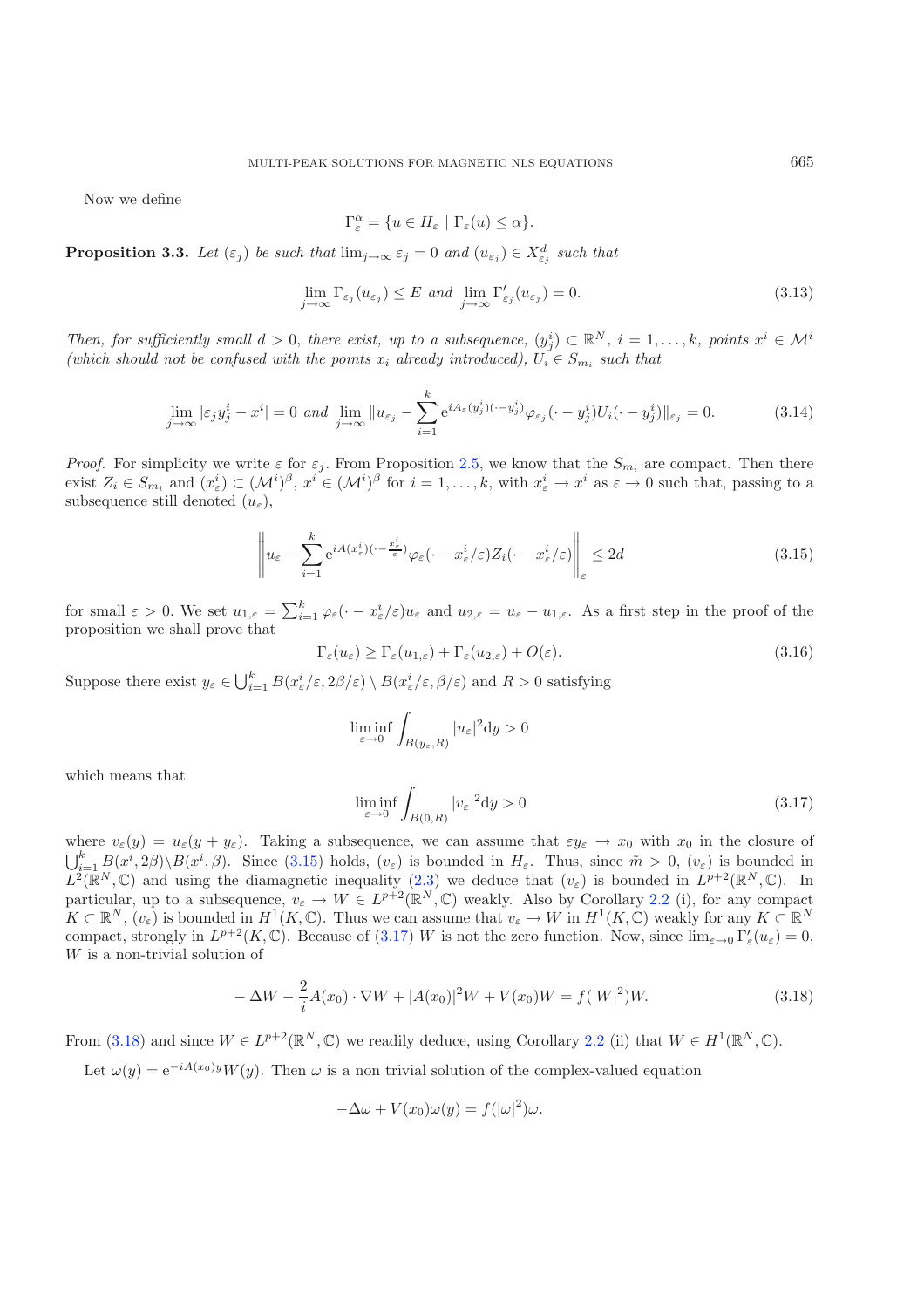666 S. CINGOLANI *ET AL.*

For  $R > 0$  large we have

$$
\int_{B(0,R)} \left| \left( \frac{\nabla}{i} - A(x_0) \right) W \right|^2 dy \ge \frac{1}{2} \int_{\mathbb{R}^N} \left| \left( \frac{\nabla}{i} - A(x_0) \right) W \right|^2 dy \tag{3.19}
$$

<span id="page-13-0"></span>and thus, by the weak convergence,

$$
\liminf_{\varepsilon \to 0} \int_{B(y_{\varepsilon}, R)} |D^{\varepsilon} u_{\varepsilon}|^2 dy = \liminf_{\varepsilon \to 0} \int_{B(0, R)} \left| \left( \frac{\nabla}{i} - A_{\varepsilon}(y + y_{\varepsilon}) \right) v_{\varepsilon} \right|^2 dy
$$
\n
$$
\geq \int_{B(0, R)} \left| \left( \frac{\nabla}{i} - A(x_0) \right) W \right|^2 dy
$$
\n
$$
\geq \frac{1}{2} \int_{\mathbb{R}^N} \left| \left( \frac{\nabla}{i} - A(x_0) \right) W \right|^2 dy = \frac{1}{2} \int_{\mathbb{R}^N} |\nabla \omega|^2 dy. \tag{3.20}
$$

Now recalling from [\[32\]](#page-22-16) that  $E_a > E_b$  if  $a > b$  and using Lemma [2.3](#page-3-0) we have  $L_{V(x_0)}^c(\omega) \ge E_{V(x_0)}^c = E_{V(x_0)} \ge E_m$ since  $V(x_0) \geq m$ . Thus from [\(3.20\)](#page-13-0) and [\(2.10\)](#page-6-3) we get that

$$
\liminf_{\varepsilon \to 0} \int_{B(y_{\varepsilon}, R)} |D^{\varepsilon} u_{\varepsilon}|^2 dy \ge \frac{N}{2} L^c_{V(x_0)}(\omega) \ge \frac{N}{2} E_m > 0,
$$
\n(3.21)

which contradicts [\(3.15\)](#page-12-0), provided  $d > 0$  is small enough. Indeed,  $x_0 \neq x^i$ ,  $\forall i \in \{1, ..., k\}$  and the  $Z_i$  are exponentially decreasing.

Since such a sequence  $(y_{\varepsilon})$  does not exist, we deduce from [\[37](#page-22-19)], Lemma I.1, that

$$
\limsup_{\varepsilon \to 0} \int_{\bigcup_{i=1}^k B(x_\varepsilon^i/\varepsilon, 2\beta/\varepsilon) \backslash B(x_\varepsilon^i/\varepsilon, \beta/\varepsilon)} |u_\varepsilon|^{p+2} dy = 0.
$$
\n(3.22)

As a consequence, we can derive using  $(f1)$ ,  $(f2)$  and the boundedness of  $(\|u_{\varepsilon}\|_2)$  that

$$
\lim_{\varepsilon \to 0} \int_{\mathbb{R}^N} F(|u_{\varepsilon}|^2) - F(|u_{1,\varepsilon}|^2) - F(|u_{2,\varepsilon}|^2) dy = 0.
$$

At this point writing

$$
\Gamma_{\varepsilon}(u_{\varepsilon}) = \Gamma_{\varepsilon}(u_{1,\varepsilon}) + \Gamma_{\varepsilon}(u_{2,\varepsilon}) + \sum_{i=1}^{k} \int_{B(x_{\varepsilon}^{i}/\varepsilon,2\beta/\varepsilon)\backslash B(x_{\varepsilon}^{i}/\varepsilon,\beta/\varepsilon)} \varphi_{\varepsilon}(y-x_{\varepsilon}^{i}/\varepsilon)(1-\varphi_{\varepsilon}(y-x_{\varepsilon}^{i}/\varepsilon))|D^{\varepsilon}u_{\varepsilon}|^{2} + V_{\varepsilon}\varphi_{\varepsilon}(y-x_{\varepsilon}^{i}/\varepsilon)(1-\varphi_{\varepsilon}(y-x_{\varepsilon}^{i}/\varepsilon))|u_{\varepsilon}|^{2}dy - \int_{\mathbb{R}^{N}} F(|u_{\varepsilon}|^{2}) - F(|u_{1,\varepsilon}|^{2}) - F(|u_{2,\varepsilon}|^{2})dy + o(1),
$$

<span id="page-13-1"></span>as  $\varepsilon \to 0$  this shows that the inequality [\(3.16\)](#page-12-3) holds. We now estimate  $\Gamma_{\varepsilon}(u_{2,\varepsilon})$ . We have

$$
\Gamma_{\varepsilon}(u_{2,\varepsilon}) \geq \mathcal{F}_{\varepsilon}(u_{2,\varepsilon}) = \frac{1}{2} \int_{\mathbb{R}^N} |D^{\varepsilon} u_{2,\varepsilon}|^2 + \tilde{V}_{\varepsilon}|u_{2,\varepsilon}|^2 dy - \frac{1}{2} \int_{\mathbb{R}^N} (\tilde{V}_{\varepsilon} - V_{\varepsilon}) |u_{2,\varepsilon}|^2 dy - \int_{\mathbb{R}^N} F(|u_{2,\varepsilon}|^2) dy
$$
\n
$$
\geq \frac{1}{2} ||u_{2,\varepsilon}||_{\varepsilon}^2 - \frac{\tilde{m}}{2} \int_{\mathbb{R}^N \setminus O_{\varepsilon}^{\varepsilon}} |u_{2,\varepsilon}|^2 dy - \int_{\mathbb{R}^N} F(|u_{2,\varepsilon}|^2) dy. \tag{3.23}
$$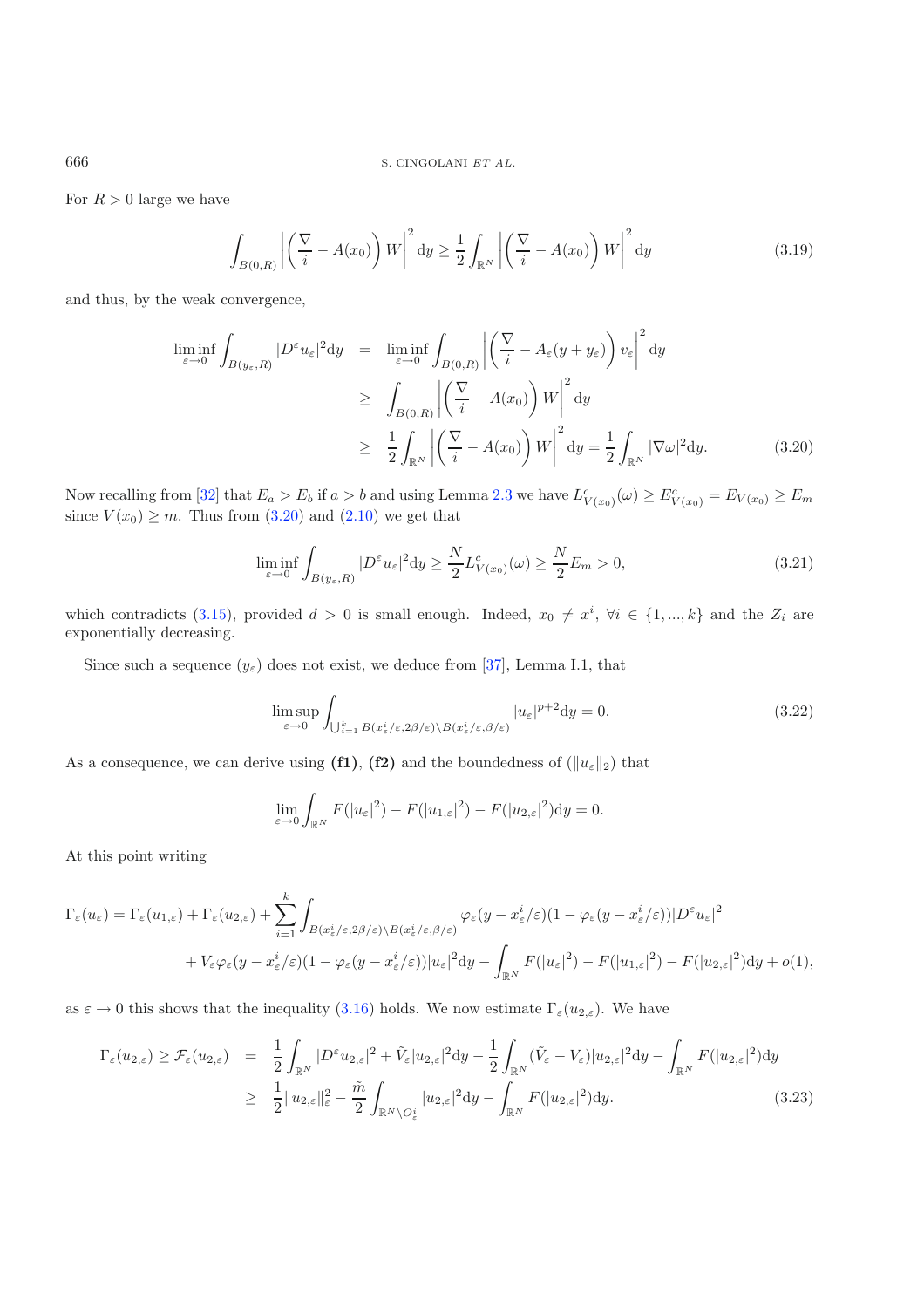Here we have used the fact that  $\tilde{V}_{\varepsilon} - V_{\varepsilon} = 0$  on  $O_{\varepsilon}^{i}$  and  $|\tilde{V}_{\varepsilon} - V_{\varepsilon}| \leq \tilde{m}$  on  $\mathbb{R}^{N} \setminus O_{\varepsilon}^{i}$ . Because of **(f1)**, **(f2)** for some  $C_1, C_2 > 0$ ,

$$
\int_{\mathbb{R}^N} F(|u_{2,\varepsilon}|^2) dy \leq \frac{\tilde{m}}{4} \int_{\mathbb{R}^N} |u_{2,\varepsilon}|^2 dy + C_1 \int_{\mathbb{R}^N} |u_{2,\varepsilon}|^{\frac{2N}{N-2}} dy \leq \frac{\tilde{m}}{4} \int_{\mathbb{R}^N} |u_{2,\varepsilon}|^2 dy + C_2 \|u_{2,\varepsilon}\|_{\varepsilon}^{\frac{2N}{N-2}}.
$$

Since  $(u_{\varepsilon})$  is bounded, we see from [\(3.15\)](#page-12-0) that  $||u_{2,\varepsilon}||_{\varepsilon} \leq 4d$  for small  $\varepsilon > 0$ . Thus taking  $d > 0$  small enough we have

<span id="page-14-0"></span>
$$
\frac{1}{2}||u_{2,\varepsilon}||_{\varepsilon}^{2} - \int_{\mathbb{R}^{N}} F(|u_{2,\varepsilon}|^{2}) dy \ge ||u_{2,\varepsilon}||_{\varepsilon}^{2} \left(\frac{1}{4} - C_{2}(4d)^{4/(N-2)}\right) \ge \frac{1}{8}||u_{2,\varepsilon}||_{\varepsilon}^{2}.
$$
\n(3.24)

Now note that  $\mathcal{F}_{\varepsilon}$  is uniformly bounded in  $X_{\varepsilon}^d$  for small  $\varepsilon > 0$ . Thus, so is  $Q_{\varepsilon}$ . This implies that for some  $C > 0$ ,

$$
\int_{\mathbb{R}^N \setminus O_{\varepsilon}} |u_{2,\varepsilon}|^2 dy \le C \varepsilon^{6/\mu} \tag{3.25}
$$

and from  $(3.23)-(3.25)$  $(3.23)-(3.25)$  $(3.23)-(3.25)$  we deduce that  $\Gamma_{\varepsilon}(u_{2,\varepsilon}) \geq o(1)$ .

Now for  $i = 1, ..., k$ , we define  $u_{1,\varepsilon}^i(y) = u_{1,\varepsilon}(y)$  for  $y \in O_{\varepsilon}^i$ ,  $u_{1,\varepsilon}^i(y) = 0$  for  $y \notin O_{\varepsilon}^i$ . Also we set  $W_{\varepsilon}^i(y) =$  $u_{1,\varepsilon}^i(y+x_\varepsilon^i/\varepsilon)$ . We fix an arbitrary  $i \in \{1,\ldots,k\}$ . Arguing as before, we can assume, up to a subsequence, that  $W_{\varepsilon}^i$  converges weakly in  $L^{p+2}(\mathbb{R}^N,\mathbb{C})$  to a solution  $W^i \in H^1(\mathbb{R}^N,\mathbb{C})$  of

$$
-\Delta W^{i} - \frac{2}{i}A(x^{i}) \cdot \nabla W^{i} + |A(x^{i})|^{2}W^{i} + V(x^{i})W^{i} = f(|W^{i}|^{2})W^{i}, \quad y \in \mathbb{R}^{N}.
$$

We shall prove that  $W^i_\varepsilon$  tends to  $W^i$  strongly in  $H_\varepsilon$ . Suppose there exist  $R > 0$  and a sequence  $(z_\varepsilon)$  with  $z_{\varepsilon} \in B(x_{\varepsilon}^i/\varepsilon, 2\beta/\varepsilon)$  satisfying

<span id="page-14-1"></span>
$$
\liminf_{\varepsilon \to 0} |z_{\varepsilon} - x_{\varepsilon}^i/\varepsilon| = \infty \quad \text{and} \quad \liminf_{\varepsilon \to 0} \int_{B(z_{\varepsilon}, R)} |u_{\varepsilon}^{1,i}|^2 \, \mathrm{d}y > 0.
$$

We may assume that  $\epsilon z_{\epsilon} \to z^{i} \in O^{i}$  as  $\varepsilon \to 0$ . Then  $\tilde{W}_{\epsilon}^{i}(y) = W_{\epsilon}^{i}(y + z_{\epsilon})$  weakly converges in  $L^{p+2}(\mathbb{R}^{N}, \mathbb{C})$  to  $\tilde{W}^i \in H^1(\mathbb{R}^N, \mathbb{C})$  which satisfies

$$
-\Delta \tilde{W}^i - \frac{2}{i}A(z^i) \cdot \nabla \tilde{W} + |A(z^i)|^2 \tilde{W}^i + V(z^i)\tilde{W}^i = f(|\tilde{W}^i|^2)\tilde{W}^i, \quad y \in \mathbb{R}^N
$$

and as before we get a contradiction. Then using **(f1)**, **(f2)** and [\[37\]](#page-22-19), Lemma I.1, it follows that

$$
\int_{\mathbb{R}^N} F(|W^i_{\varepsilon}|^2) dy \to \int_{\mathbb{R}^N} F(|W^i|^2) dy.
$$
\n(3.26)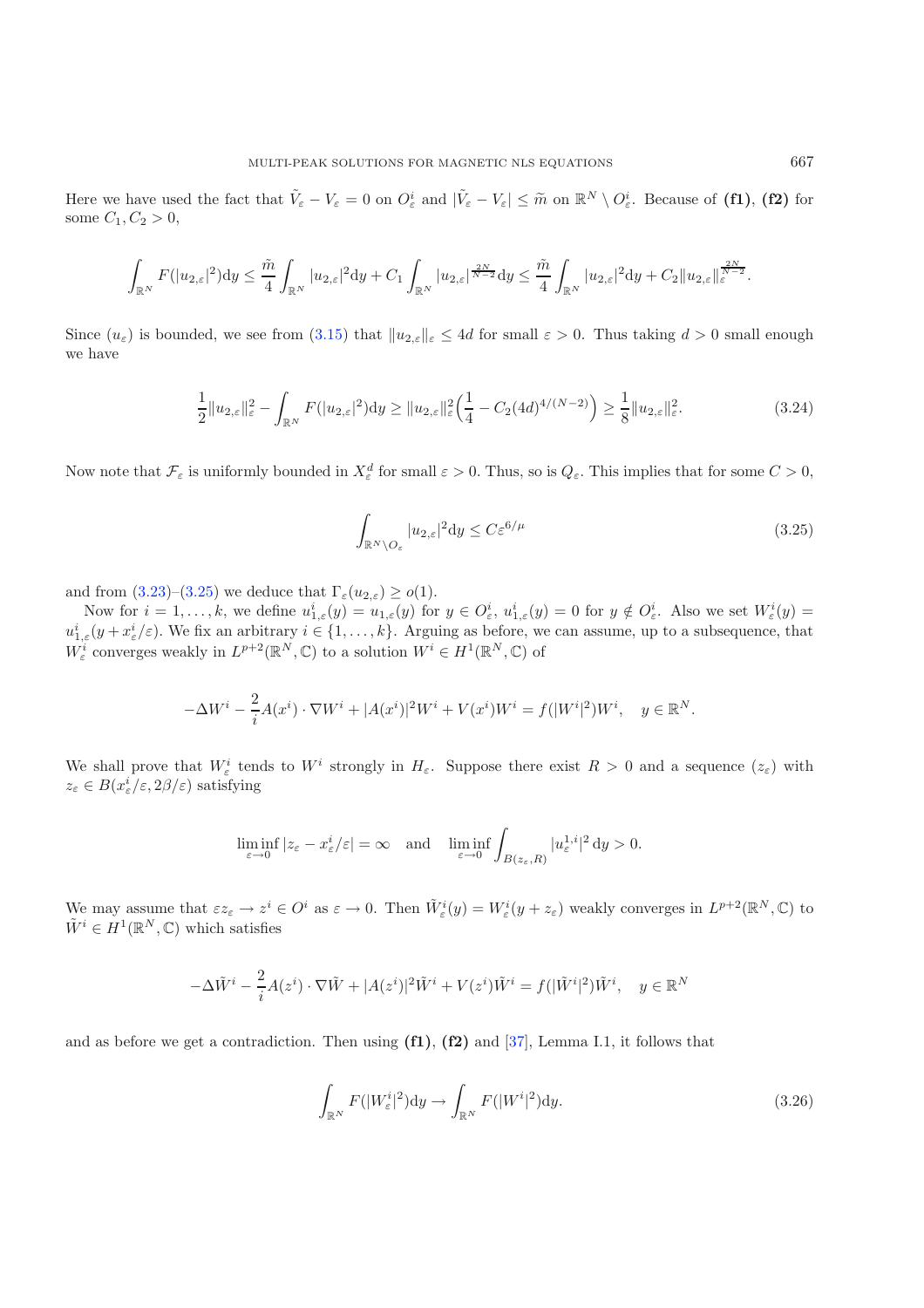Then from the weak convergence of  $W^i_\varepsilon$  to  $W^i \neq 0$  in  $H^1(K,\mathbb{C})$  for any  $K \subset \mathbb{R}^N$  compact we get, for any  $i \in \{1, \ldots, k\},\$ 

$$
\limsup_{\varepsilon \to 0} \Gamma_{\varepsilon}(u_{1,\varepsilon}^{i}) \geq \liminf_{\varepsilon \to 0} \mathcal{F}_{\varepsilon}(u_{1,\varepsilon}^{i})
$$
\n
$$
\geq \liminf_{\varepsilon \to 0} \frac{1}{2} \int_{B(0,R)} \left| \left( \frac{\nabla}{i} - A(\varepsilon y + x_{\varepsilon}^{i}) \right) W_{\varepsilon}^{i} \right|^{2}
$$
\n
$$
+ V(\varepsilon y + x_{\varepsilon}^{i}) |W_{\varepsilon}^{i}|^{2} dy - \int_{\mathbb{R}^{N}} F(|W_{\varepsilon}^{i}|^{2}) dy
$$
\n
$$
\geq \frac{1}{2} \int_{B(0,R)} \left| \left( \frac{\nabla}{i} - A(x^{i}) \right) W^{i} \right|^{2} + V(x^{i}) |W^{i}|^{2} dy
$$
\n
$$
- \int_{\mathbb{R}^{N}} F(|W^{i}|^{2}) dy. \tag{3.27}
$$

<span id="page-15-1"></span><span id="page-15-0"></span>Since these inequalities hold for any  $R > 0$  we deduce, using Lemma [2.3,](#page-3-0) that

<span id="page-15-2"></span>
$$
\limsup_{\varepsilon \to 0} \Gamma_{\varepsilon}(u_{1,\varepsilon}^{i}) \geq \frac{1}{2} \int_{\mathbb{R}^{N}} \left| \left( \frac{\nabla}{i} - A(x^{i}) \right) W^{i} \right|^{2} dy + \frac{1}{2} \int_{\mathbb{R}^{N}} V(x^{i}) |W^{i}|^{2} dy - \int_{\mathbb{R}^{N}} F(|W^{i}|^{2}) dy \right|
$$
\n
$$
= \frac{1}{2} \int_{\mathbb{R}^{N}} |\nabla \omega^{i}|^{2} + V(x^{i}) |\omega^{i}|^{2} dy - \int_{\mathbb{R}^{N}} F(|\omega^{i}|^{2}) dy
$$
\n
$$
= L_{V(x^{i})}^{c}(\omega^{i}) \geq E_{m_{i}}^{c} = E_{m_{i}} \tag{3.28}
$$

where we have set  $\omega^{i}(y) = e^{-iA(x^{i})y}W^{i}(y)$ . Now by [\(3.16\)](#page-12-3),

$$
\limsup_{\varepsilon \to 0} \left( \Gamma_{\varepsilon}(u_{2,\varepsilon}) + \sum_{i=1}^{k} \Gamma_{\varepsilon}(u_{1,\varepsilon}^{i}) \right) = \limsup_{\varepsilon \to 0} \left( \Gamma_{\varepsilon}(u_{2,\varepsilon}) + \Gamma_{\varepsilon}(u_{1,\varepsilon}) \right) \le \limsup_{\varepsilon \to 0} \Gamma_{\varepsilon}(u_{\varepsilon}) \le E = \sum_{i=1}^{k} E_{m_{i}}.
$$
 (3.29)

Thus, since  $\Gamma_{\varepsilon}(u_{2,\varepsilon}) \geq o(1)$  we deduce from  $(3.28)-(3.29)$  $(3.28)-(3.29)$  $(3.28)-(3.29)$  that, for any  $i \in \{1,\ldots k\}$ 

$$
\lim_{\varepsilon \to 0} \Gamma_{\varepsilon}(u_{1,\varepsilon}^i) = E_{m_i}.
$$
\n(3.30)

Now [\(3.28\)](#page-15-0), [\(3.30\)](#page-15-2) implies that  $L_{V(x^i)}(\omega^i) = E_{m_i}$ . Recalling from [\[32\]](#page-22-16) that  $E_a > E_b$  if  $a > b$  and using Lemma [2.3](#page-3-0) we conclude that  $x^i \in \mathcal{M}^i$ . At this point it is clear that  $W^i(y) = e^{iA(x^i)y}U_i(y - z_i)$  with  $U_i \in S_{m_i}$ and  $z_i \in \mathbb{R}^N$ .

To establish that  $W_{\varepsilon}^i \to W^i$  strongly in  $H_{\varepsilon}$  we first show that  $W_{\varepsilon}^i \to W^i$  strongly in  $L^2(\mathbb{R}^N,\mathbb{C})$ . Since  $(W_{\varepsilon}^i)$ is bounded in  $H_{\varepsilon}$  the diamagnetic inequality [\(2.3\)](#page-5-0) immediately yields that  $(|W_{\varepsilon}^{i}|)$  is bounded in  $H^{1}(\mathbb{R}^{N},\mathbb{R})$  and we can assume that  $|W_{\varepsilon}^{i}| \to |W^{i}| = |\omega^{i}|$  weakly in  $H^{1}(\mathbb{R}^{N}, \mathbb{R})$ . Now since  $L_{V(x^{i})}(\omega^{i}) = E_{m_{i}}$ , we get using the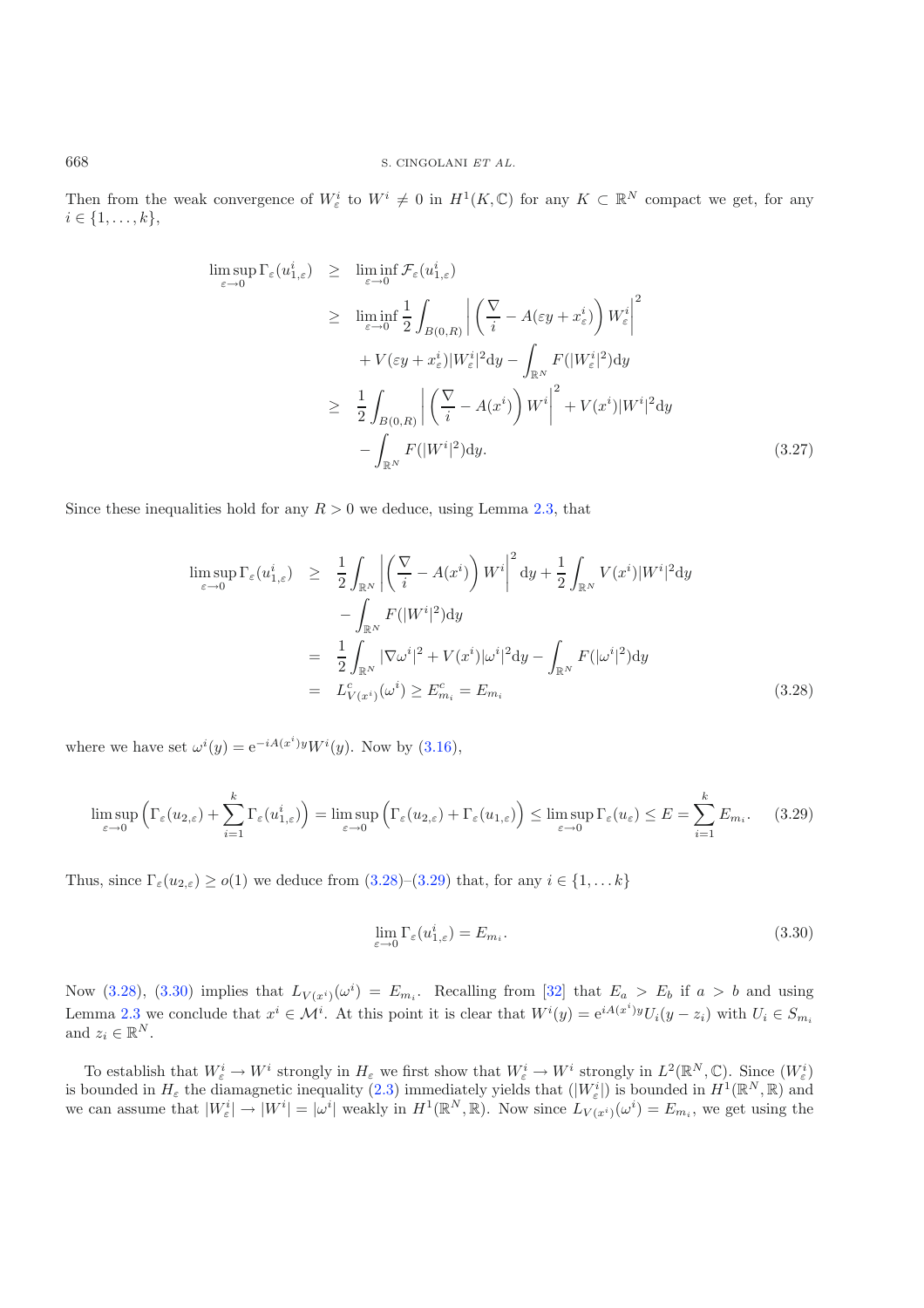<span id="page-16-0"></span>diamagnetic inequality, [\(3.26\)](#page-14-1), [\(3.30\)](#page-15-2) and the fact that  $V \ge V(x^i)$  on  $O^i$ ,

<span id="page-16-2"></span>
$$
\int_{\mathbb{R}^N} |\nabla \omega^i|^2 dy + \int_{\mathbb{R}^N} m_i |\omega^i|^2 dy - 2 \int_{\mathbb{R}^N} F(|\omega^i|^2) dy \ge
$$
\n
$$
\limsup_{\varepsilon \to 0} \int_{\mathbb{R}^N} \left| \left( \frac{\nabla}{i} - A(\varepsilon y + x_\varepsilon^i) \right) W_\varepsilon^i \right|^2 dy + \int_{\mathbb{R}^N} V(\varepsilon y + x_\varepsilon^i) |W_\varepsilon^i|^2 dy
$$
\n
$$
- 2 \int_{\mathbb{R}^N} F(|W_\varepsilon^i|^2) dy
$$
\n
$$
\geq \limsup_{\varepsilon \to 0} \int_{\mathbb{R}^N} |\nabla |W_\varepsilon^i|^2 dy + \int_{\mathbb{R}^N} V(x^i) |W_\varepsilon^i|^2 dy - 2 \int_{\mathbb{R}^N} F(|W_\varepsilon^i|^2) dy
$$
\n
$$
\geq \int_{\mathbb{R}^N} |\nabla |\omega^i|^2 dy + \int_{\mathbb{R}^N} m_i |\omega^i|^2 dy - 2 \int_{\mathbb{R}^N} F(|\omega^i|^2) dy. \tag{3.31}
$$

But from Lemma [2.3](#page-3-0) we know that, since  $L_{V(x^i)}(\omega^i) = E_{m_i}$ ,

<span id="page-16-1"></span>
$$
\int_{\mathbb{R}^N} \left| \nabla |\omega^i| \right|^2 dy = \int_{\mathbb{R}^N} \left| \nabla \omega^i \right|^2 dy.
$$

<span id="page-16-3"></span>Thus we deduce from [\(3.31\)](#page-16-0) that

$$
\int_{\mathbb{R}^N} V(\varepsilon y + x_\varepsilon^i) |W_\varepsilon^i|^2 dy \to \int_{\mathbb{R}^N} V(x^i) |W^i|^2 dy.
$$
\n(3.32)

Thus, since  $V \geq V(x^i)$  on  $O^i$ , we deduce that

$$
W_{\varepsilon}^{i} \to W^{i} \text{ strongly in } L^{2}(\mathbb{R}^{N}, \mathbb{C}).
$$
\n(3.33)

From [\(3.33\)](#page-16-1) we easily get that

$$
\lim_{\varepsilon \to 0} \int_{\mathbb{R}^N} \left| \left( \frac{\nabla}{i} - A(\varepsilon y + x_\varepsilon^i) \right) W_\varepsilon^i \right|^2 - \left| \left( \frac{\nabla}{i} - A(x^i) \right) W_\varepsilon^i \right|^2 dy = 0. \tag{3.34}
$$

Now, using [\(3.26\)](#page-14-1), [\(3.31\)](#page-16-0) and [\(3.32\)](#page-16-2), we see from [\(3.34\)](#page-16-3) that

$$
\int_{\mathbb{R}^N} \left| \left( \frac{\nabla}{i} - A(x^i) \right) W^i \right|^2 dy + \int_{\mathbb{R}^N} V(x^i) |W^i|^2 dy \ge
$$
\n
$$
\limsup_{\varepsilon \to 0} \int_{\mathbb{R}^N} \left| \left( \frac{\nabla}{i} - A(\varepsilon y + x^i_{\varepsilon}) \right) W^i_{\varepsilon} \right|^2 dy + \int_{\mathbb{R}^N} V(\varepsilon y + x^i_{\varepsilon}) |W^i_{\varepsilon}|^2 dy
$$
\n
$$
\geq \limsup_{\varepsilon \to 0} \int_{\mathbb{R}^N} \left| \left( \frac{\nabla}{i} - A(x^i) \right) W^i_{\varepsilon} \right|^2 dy + \int_{\mathbb{R}^N} V(x^i) |W^i_{\varepsilon}|^2 dy. \tag{3.35}
$$

At this point and using Corollary [2.2](#page-2-3) (ii) we have established the strong convergence  $W_{\varepsilon}^{i} \to W^{i}$  in  $H^{1}(\mathbb{R}^{N}, \mathbb{C})$ . Thus we have

$$
u^i_{1,\varepsilon} = e^{iA(x^i)(\cdot - x^i_\varepsilon/\varepsilon)} U_i(\cdot - x^i_\varepsilon/\varepsilon - z_i) + o(1)
$$

strongly in  $H^1(\mathbb{R}^N,\mathbb{C})$ . Now setting  $y^i_{\varepsilon} = x^i_{\varepsilon}/\varepsilon + z_i$  and changing  $U_i$  to  $e^{iA(x^i)z_i}U_i$  we get that

$$
u^i_{1,\varepsilon} = e^{iA(x^i)(\cdot - y^i_\varepsilon)} U_i(\cdot - y^i_\varepsilon) + o(1)
$$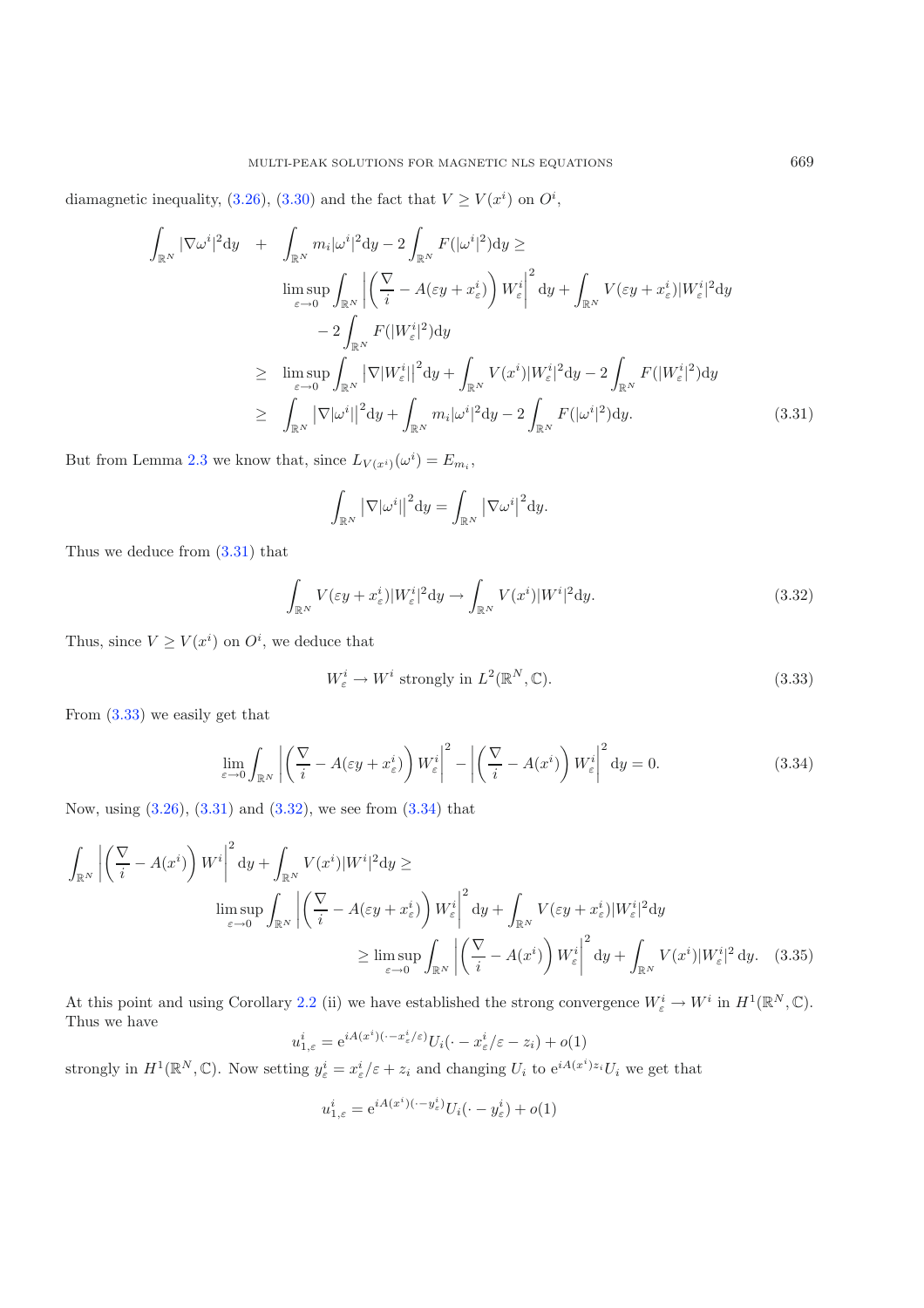strongly in  $H^1(\mathbb{R}^N,\mathbb{C})$ . Finally using the exponential decay of  $U_i$  et  $\nabla U_i$  we have

$$
u^i_{1,\varepsilon} = e^{iA_\varepsilon(y^i_\varepsilon)(\cdot - y^i_\varepsilon)}\varphi_\varepsilon(\cdot - y^i_\varepsilon)U_i(\cdot - y^i_\varepsilon) + o(1).
$$

From Corollary [2.2](#page-2-3) (iii) we deduce that this convergence also holds in  $H_{\varepsilon}$  and thus

$$
u_{1,\varepsilon} = \sum_{i=1}^k u_{1,\varepsilon}^i = \sum_{i=1}^k e^{iA_\varepsilon(y^i_\varepsilon)(\cdot - y^i_\varepsilon)} \varphi_\varepsilon(\cdot - y^i_\varepsilon) U_i(\cdot - y^i_\varepsilon) + o(1)
$$

strongly in  $H_{\varepsilon}$ . To conclude the proof of the proposition, it suffices to show that  $u_{2,\varepsilon} \to 0$  in  $H_{\varepsilon}$ . Since  $E \geq \lim_{\varepsilon \to 0} \Gamma_{\varepsilon}(u_{\varepsilon})$  and  $\lim_{\varepsilon \to 0} \Gamma_{\varepsilon}(u_{1,\varepsilon}) = E$  we deduce, using  $(3.16)$  that  $\lim_{\varepsilon \to 0} \Gamma_{\varepsilon}(u_{2,\varepsilon}) = 0$ . Now from  $(3.23)-(3.25)$  $(3.23)-(3.25)$  $(3.23)-(3.25)$  we get that  $u_{2,\varepsilon} \to 0$  in  $H_{\varepsilon}$ .

**Proposition 3.4.** For sufficiently small  $d > 0$ , there exist constants  $\omega > 0$  and  $\varepsilon_0 > 0$  such that  $|\Gamma'_\varepsilon(u)| \geq \omega$ *for*  $u \in \Gamma_{\varepsilon}^{D_{\varepsilon}} \cap (X_{\varepsilon}^d \setminus X_{\varepsilon}^{d/2})$  *and*  $\varepsilon \in (0, \varepsilon_0)$ .

*Proof.* By contradiction, we suppose that for  $d > 0$  sufficiently small such that Proposition [3.3](#page-3-0) applies, there exist  $(\varepsilon_j)$  with  $\lim_{j\to\infty} \varepsilon_j = 0$  and a sequence  $(u_{\varepsilon_j})$  with  $u_{\varepsilon_j} \in X_{\varepsilon_j}^d \setminus X_{\varepsilon_j}^{d/2}$  satisfying  $\lim_{j\to\infty} \Gamma_{\varepsilon_j}(u_{\varepsilon_j}) \leq E$  and  $\lim_{j\to\infty} \Gamma'_{\varepsilon_j}(u_{\varepsilon_j})=0.$  By Proposition [3.3,](#page-3-0) there exist  $(y_{\varepsilon_j}^i) \subset \mathbb{R}^N$ ,  $i=1,\ldots,k$ ,  $x^i \in \mathcal{M}^i$ ,  $U_i \in S_{m_i}$  such that

$$
\lim_{\varepsilon_j \to 0} |\varepsilon_j y_{\varepsilon_j}^i - x^i| = 0,
$$

$$
\lim_{\varepsilon_j \to 0} \left\| u_{\varepsilon_j} - \sum_{i=1}^k \mathrm{e}^{i A_{\varepsilon_j} (y_{\varepsilon_j}^i)(\cdot - y_{\varepsilon_j}^i)} \varphi_{\varepsilon_j} (\cdot - y_{\varepsilon_j}^i) U_i(\cdot - y_{\varepsilon_j}^i) \right\|_{\varepsilon_j} = 0.
$$

By definition of  $X_{\varepsilon_j}$  we see that  $\lim_{\varepsilon_j \to 0} \text{dist}(u_{\varepsilon_j}, X_{\varepsilon_j}) = 0$ . This contradicts that  $u_{\varepsilon_j} \notin X_{\varepsilon_j}^{d/2}$  and completes the  $\Box$ 

From now on we fix a  $d > 0$  such that Proposition [3.4](#page-7-4) holds.

**Proposition 3.5.** For sufficiently small fixed  $\varepsilon > 0$ ,  $\Gamma_{\varepsilon}$  has a critical point  $u_{\varepsilon} \in X_{\varepsilon}^d \cap \Gamma_{\varepsilon}^{D_{\varepsilon}}$ .

*Proof.* We can take  $R_0 > 0$  sufficiently large so that  $O \subset B(0, R_0)$  and  $\gamma_{\varepsilon}(s) \in H_0^1(B(0, R/\varepsilon))$  for any  $s \in T$ ,  $R>R_0$  and sufficiently small  $\varepsilon > 0$ .

We notice that by Proposition [3.1](#page-2-0) (iii), there exists  $\alpha \in (0, E - \tilde{E})$  such that for sufficiently small  $\varepsilon > 0$ ,

$$
\Gamma_{\varepsilon}(\gamma_{\varepsilon}(s)) \ge D_{\varepsilon} - \alpha \quad \Longrightarrow \quad \gamma_{\varepsilon}(s) \in X_{\varepsilon}^{d/2} \cap H_0^1(B(0, R/\varepsilon)).
$$

We begin to show that for sufficiently small fixed  $\varepsilon > 0$ , and  $R > R_0$ , there exists a sequence  $(u_n^R) \subset X_\varepsilon^{d/2} \cap$  $\Gamma_{\varepsilon}^{D_{\varepsilon}} \cap H_0^1(B(0,R/\varepsilon))$  such that  $\Gamma'(u_n^{\tilde{R}}) \to 0$  in  $H_0^1(B(0,R/\varepsilon))$  as  $n \to +\infty$ .

Arguing by contradiction, we suppose that for sufficiently small  $\varepsilon > 0$ , there exists  $a_R(\varepsilon) > 0$  such that  $|\Gamma_{\varepsilon}'(u)| \ge a_R(\varepsilon)$  on  $X_{\varepsilon}^d \cap \Gamma_{\varepsilon}^{D_{\varepsilon}} \cap H_0^1(B(0,R/\varepsilon))$ . In what follows any  $u \in H_0^1(B(0,R/\varepsilon))$  will be regarded as an element in  $H_{\varepsilon}$  by defining  $u = 0$  in  $\mathbb{R}^N \setminus B(0, R/\varepsilon)$ .

Note from Proposition [3.4](#page-7-4) that there exists  $\omega > 0$ , independent of  $\varepsilon > 0$ , such that  $|\Gamma_{\varepsilon}'(u)| \geq \omega$  for  $u \in$  $\Gamma_{\varepsilon}^{D_{\varepsilon}} \cap (X_{\varepsilon}^{d} \setminus X_{\varepsilon}^{d/2})$ . Thus, by a deformation argument in  $H_0^1(B(0,R/\varepsilon))$ , starting from  $\gamma_{\varepsilon}$ , for sufficiently small  $\varepsilon > 0$  there exists a  $\mu \in (0, \alpha)$  and a path  $\gamma \in C([0, T], H_{\varepsilon})$  satisfying

$$
\gamma(s) = \gamma_{\varepsilon}(s) \quad \text{for } \gamma_{\varepsilon}(s) \in \Gamma_{\varepsilon}^{D_{\varepsilon} - \alpha},
$$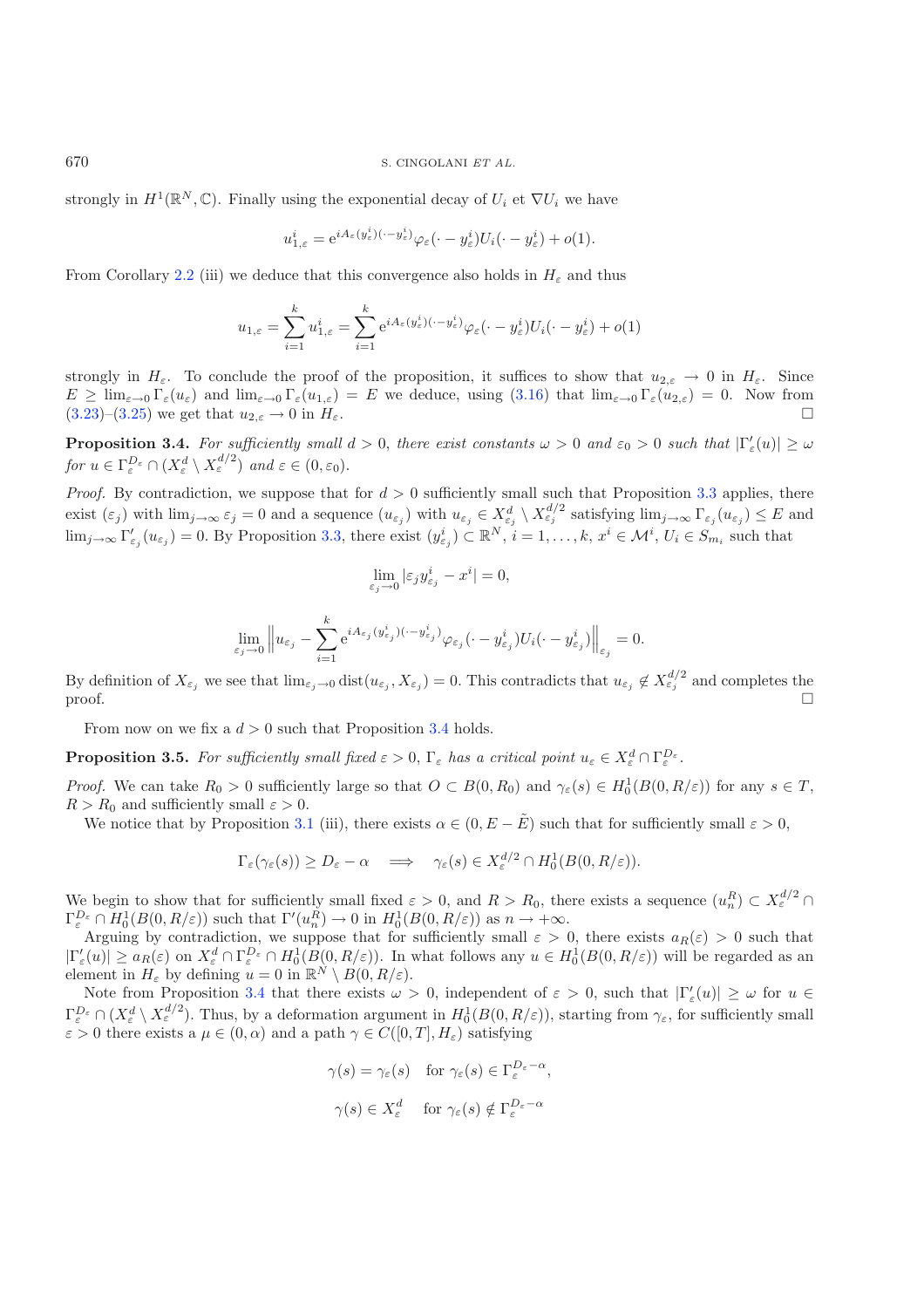and

<span id="page-18-2"></span>
$$
\Gamma_{\varepsilon}(\gamma(s)) < D_{\varepsilon} - \mu, \quad s \in T. \tag{3.36}
$$

Let  $\psi \in C_0^{\infty}(\mathbb{R}^N)$  be such that  $\psi(y) = 1$  for  $y \in O^{\delta}$ ,  $\psi(y) = 0$  for  $y \notin O^{2\delta}$ ,  $\psi(y) \in [0,1]$  and  $|\nabla \psi| \leq 2/\delta$ . For  $\gamma(s) \in X_{\varepsilon}^d$ , we define  $\gamma_1(s) = \psi_{\varepsilon} \gamma(s)$  and  $\gamma_2(s) = (1 - \psi_{\varepsilon}) \gamma(s)$  where  $\psi_{\varepsilon}(y) = \psi(\varepsilon y)$ . Note that

$$
\Gamma_{\varepsilon}(\gamma(s)) = \Gamma_{\varepsilon}(\gamma_1(s)) + \Gamma_{\varepsilon}(\gamma_2(s)) + \int_{\mathbb{R}^N} \left( \psi_{\varepsilon}(1 - \psi_{\varepsilon}) |D^{\varepsilon}\gamma(s)|^2 + V_{\varepsilon}\psi_{\varepsilon}(1 - \psi_{\varepsilon})|\gamma(s)|^2 \right) dy
$$
  
+  $Q_{\varepsilon}(\gamma(s)) - Q_{\varepsilon}(\gamma_1(s)) - Q_{\varepsilon}(\gamma_2(s)) - \int_{\mathbb{R}^N} \left( F(|\gamma(s)|^2) - F(|\gamma_1(s)|^2) - F(|\gamma_2(s)|^2) \right) dy + o(1).$ 

Since for  $A, B \ge 0$ ,  $(A + B - 1)_{+} \ge (A - 1)_{+} + (B - 1)_{+}$  and since  $p + 2 \ge 2$  it follows that

<span id="page-18-0"></span>
$$
Q_{\varepsilon}(\gamma(s)) = \left( \int_{\mathbb{R}^N} \chi_{\varepsilon} |\gamma_1(s) + \gamma_2(s)|^2 dy - 1 \right)_+^{\frac{p+2}{2}}
$$
  
\n
$$
\geq \left( \int_{\mathbb{R}^N} \chi_{\varepsilon} |\gamma_1(s)|^2 dy + \int_{\mathbb{R}^N} \chi_{\varepsilon} |\gamma_2(s)|^2 dy - 1 \right)_+^{\frac{p+2}{2}}
$$
  
\n
$$
\geq \left( \int_{\mathbb{R}^N} \chi_{\varepsilon} |\gamma_1(s)|^2 dy - 1 \right)_+^{\frac{p+2}{2}} + \left( \int_{\mathbb{R}^N} \chi_{\varepsilon} |\gamma_2(s)|^2 dy - 1 \right)_+^{\frac{p+2}{2}}
$$
  
\n
$$
= Q_{\varepsilon}(\gamma_1(s)) + Q_{\varepsilon}(\gamma_2(s)).
$$

Now, as in the derivation of [\(3.25\)](#page-14-0), using the fact that  $Q_{\varepsilon}(\gamma(s))$  is uniformly bounded we have, for some  $C > 0$ 

$$
\int_{\mathbb{R}^N \setminus O_{\varepsilon}} |\gamma(s)|^2 dy \le C \varepsilon^{6/\mu}.
$$
\n(3.37)

Thus denoting  $p + 2 = 2s + (1 - s) \frac{2N}{N-2}$ ,  $s \in (0, 1)$ , we see from (f1), (f2), [\(3.37\)](#page-18-0) and using the Sobolev inequalities, that for some  $C_1, C_2 > 0$ ,

<span id="page-18-1"></span>
$$
\int_{\mathbb{R}^N \setminus O_{\varepsilon}} F(\gamma(s)) dy \leq C_1 \int_{\mathbb{R}^N \setminus O_{\varepsilon}} |\gamma(s)|^2 + |\gamma(s)|^{p+2} dy
$$
\n
$$
\leq C_1 \int_{\mathbb{R}^N \setminus O_{\varepsilon}} |\gamma(s)|^2 dy
$$
\n
$$
+ C_2 \left( \int_{\mathbb{R}^N \setminus O_{\varepsilon}} |\gamma(s)|^2 dy \right)^s ||\gamma(s)||_{\varepsilon}^{(1-s) \frac{2N}{N-2}}.
$$
\n(3.38)

We deduce that

$$
\lim_{\varepsilon \to 0} \int_{\mathbb{R}^N \setminus O_{\varepsilon}} F(\gamma(s)) \mathrm{d}y = 0. \tag{3.39}
$$

Now, as  $\varepsilon \to 0$ ,

$$
\int_{\mathbb{R}^N} |F(\gamma(s)) - F(\gamma_1(s)) - F(\gamma_2(s))| \mathrm{d}y = \int_{(O^{2\delta})_{\varepsilon} \setminus (O^{\delta})_{\varepsilon}} |F(\gamma(s)) - F(\gamma_1(s)) - F(\gamma_2(s))| \mathrm{d}y
$$
\n
$$
\leq \int_{(O^{2\delta})_{\varepsilon} \setminus (O^{\delta})_{\varepsilon}} F(\gamma(s)) + F(\gamma_1(s)) + F(\gamma_2(s)) \mathrm{d}y = o(1)
$$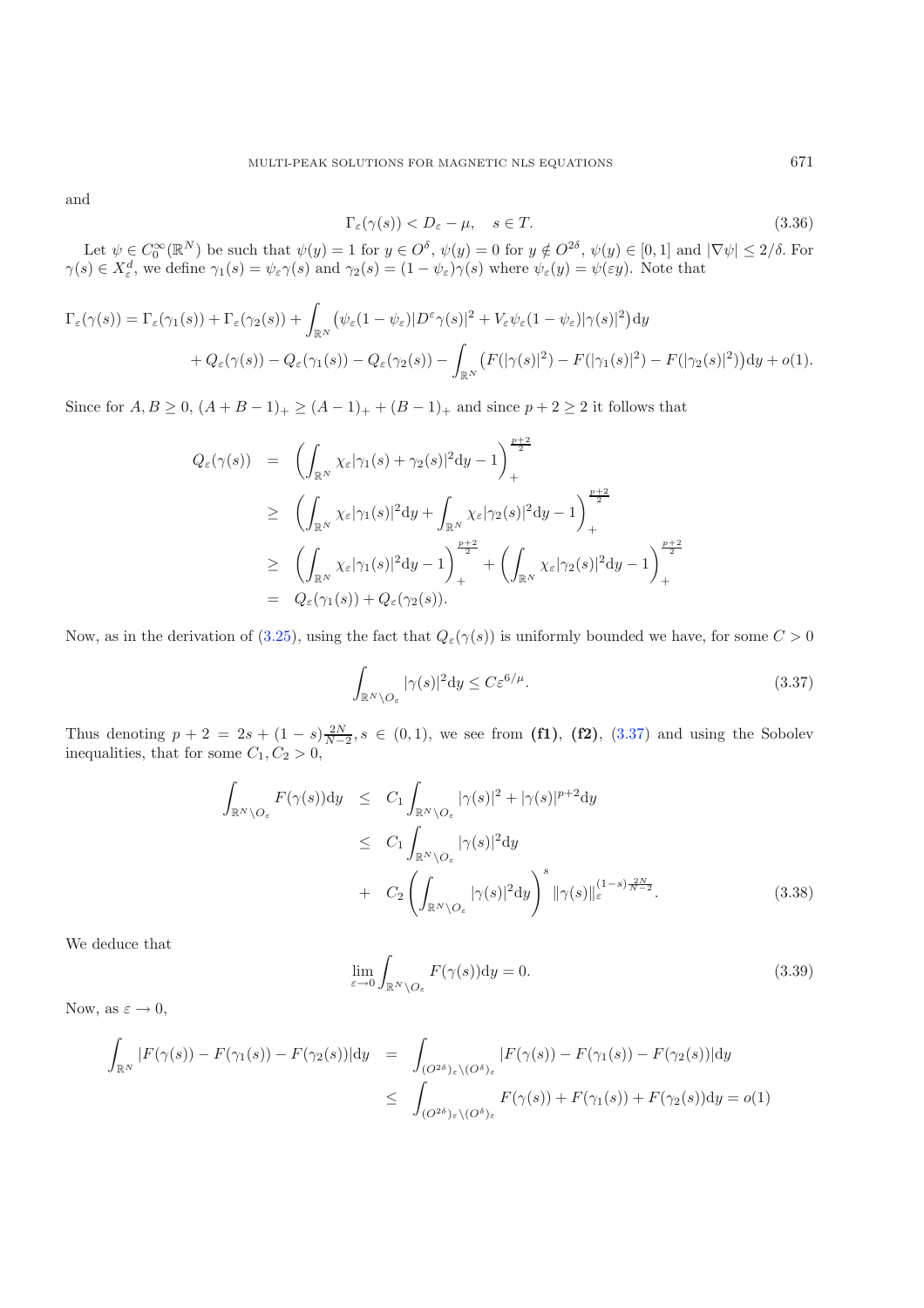672 S. CINGOLANI *ET AL.*

since [\(3.39\)](#page-18-1) obviously hold when  $\gamma(s)$  is replaced by  $\gamma_1(s)$  or  $\gamma_2(s)$ . Thus, we see that, as  $\varepsilon \to 0$ ,

<span id="page-19-0"></span>
$$
\Gamma_{\varepsilon}(\gamma(s)) \geq \Gamma_{\varepsilon}(\gamma_1(s)) + \Gamma_{\varepsilon}(\gamma_2(s)) + o(1).
$$

Also

$$
\Gamma_{\varepsilon}(\gamma_2(s)) \geq -\int_{\mathbb{R}^N \setminus O_{\varepsilon}} F(\gamma_2(s)) \mathrm{d} y \geq o(1).
$$

Therefore it follows that

$$
\Gamma_{\varepsilon}(\gamma(s)) \ge \Gamma_{\varepsilon}(\gamma_1(s)) + o(1). \tag{3.40}
$$

For  $i = 1, ..., k$ , we define  $\gamma_1^i(s)(y) = \gamma_1(s)(y)$  for  $y \in (O^i)_{\varepsilon}^{2\delta}$ ,  $\gamma_1^i(s)(y) = 0$  for  $y \notin (O^i)_{\varepsilon}^{2\delta}$ . Note that  $(A_1 + ... + A_n - 1)_+ \ge \sum_{i=1}^n (A_i - 1)_+$  for  $A_1, ..., A_n \ge 0$ , and that  $(p+2) \ge 2$ . Then, we see that,

$$
\Gamma_{\varepsilon}(\gamma_1(s)) \ge \sum_{i=1}^k \Gamma_{\varepsilon}(\gamma_1^i(s)) = \sum_{i=1}^k \Gamma_{\varepsilon}^i(\gamma_1^i(s)).
$$
\n(3.41)

<span id="page-19-2"></span>From Proposition [3.1](#page-2-0) (ii) and since  $\alpha \in (0, E - \tilde{E})$  we get that  $\gamma_1^i \in \Phi_{\varepsilon}^i$ , for all  $i \in \{1, ..., k\}$ . Thus by Proposition 3.4 in [\[22](#page-22-20)], Proposition [3.2,](#page-2-3) and [\(3.41\)](#page-19-0) we deduce that, as  $\varepsilon \to 0$ ,

$$
\max_{s \in T} \Gamma_{\varepsilon}(\gamma(s)) \ge E + o(1).
$$

Since  $\limsup_{\varepsilon\to 0} D_{\varepsilon} \leq E$  this contradicts [\(3.36\)](#page-18-2).

Now let  $(u_n^R)$  be a Palais-Smale sequence corresponding to a fixed small  $\varepsilon > 0$ . Since  $(u_n^R)$  is bounded in  $H_0^1(B(0, R/\varepsilon))$ , thanks to local compactness, we deduce that  $(u_n^R)$  converges, up to subsequence, strongly to some  $u^R$  in  $H_0^1(B(0, R/\varepsilon))$  with  $u^R$  a critical point of  $\Gamma_\varepsilon$  on  $H_0^1(B(0, R/\varepsilon))$ .

<span id="page-19-1"></span>Arguing as in Proposition 2 in [\[8\]](#page-21-16), we now derive that  $(u^R)$  converges strongly to some  $u_{\varepsilon}$ , as  $R \to \infty$ , with  $u_{\varepsilon} \in \check{X}_{\varepsilon}^d \cap \Gamma_{\varepsilon}^{D_{\varepsilon}}$  a critical point of  $\Gamma_{\varepsilon}$ .

Indeed, since  $u^R$  is a critical point of  $\Gamma_{\varepsilon}$  on  $H_0^1(B(0, R/\varepsilon))$  it satisfies

$$
\left(\frac{1}{i}\nabla - A_{\varepsilon}\right)^2 u^R + V_{\varepsilon} u^R = f(|u^R|^2)u^R - (p+2)\left(\int \chi_{\varepsilon}|u^R|^2 dy - 1\right)^{\frac{p}{2}} \chi_{\varepsilon} u^R \text{ in } B(0, R/\varepsilon). \tag{3.42}
$$

Exploiting Kato's inequality (see [\[41](#page-22-21)], Thm. X.33)

<span id="page-19-3"></span>
$$
\Delta |u^R| \ge -Re\left(\frac{\bar{u^R}}{|u^R|}\left(\frac{\nabla}{i} - A_{\varepsilon}(y)\right)^2 u^R\right)
$$

we obtain

$$
\Delta |u^R| \ge V_{\varepsilon} |u^R| - f(|u^R|^2)|u^R| + (p+2) \Big(\int \chi_{\varepsilon} |u^R|^2 dy - 1\Big)_{+}^{\frac{p}{2}} \chi_{\varepsilon} |u^R| \quad \text{in } \mathbb{R}^N. \tag{3.43}
$$

Moreover by Moser iteration [\[29\]](#page-22-22) it follows that  $(\|u^R\|_{L^{\infty}})$  is bounded. Then, since  $(Q_{\varepsilon}(u^R))$  is uniformly bounded for small  $\varepsilon > 0$ , we see from elliptic estimates that for sufficiently small  $\varepsilon > 0$ ,  $|f(|u^{R}(y)|^2)u^{R}(y)| \le$  $\frac{1}{2}V_{\varepsilon} |u^R(y)|$  if  $|y| \geq 2R_0$  (recall that  $R_0 > 0$  can be chosen so large that  $Z \subset B(0, R_0)$ ). Applying a comparison principle to [\(3.43\)](#page-19-1), we see that for some  $C, c > 0$ , independent of  $R > R_0$ ,

$$
|u^R(y)| \le C \exp(-(|y| - 2R_0)).\tag{3.44}
$$

Now, observe that since  $(u^R)$  is bounded in  $H_\varepsilon$ , we may assume that it converges weakly to some  $u_\varepsilon$  in  $H_\varepsilon$  as  $R \to \infty$ . Then, since  $u^R$  is a solution of [\(3.42\)](#page-19-2), we see from [\(3.44\)](#page-19-3) that  $(u^R)$  converges strongly to  $u_{\varepsilon} \in X_{\varepsilon}^d \cap \Gamma_{\varepsilon}^{D_{\varepsilon}}$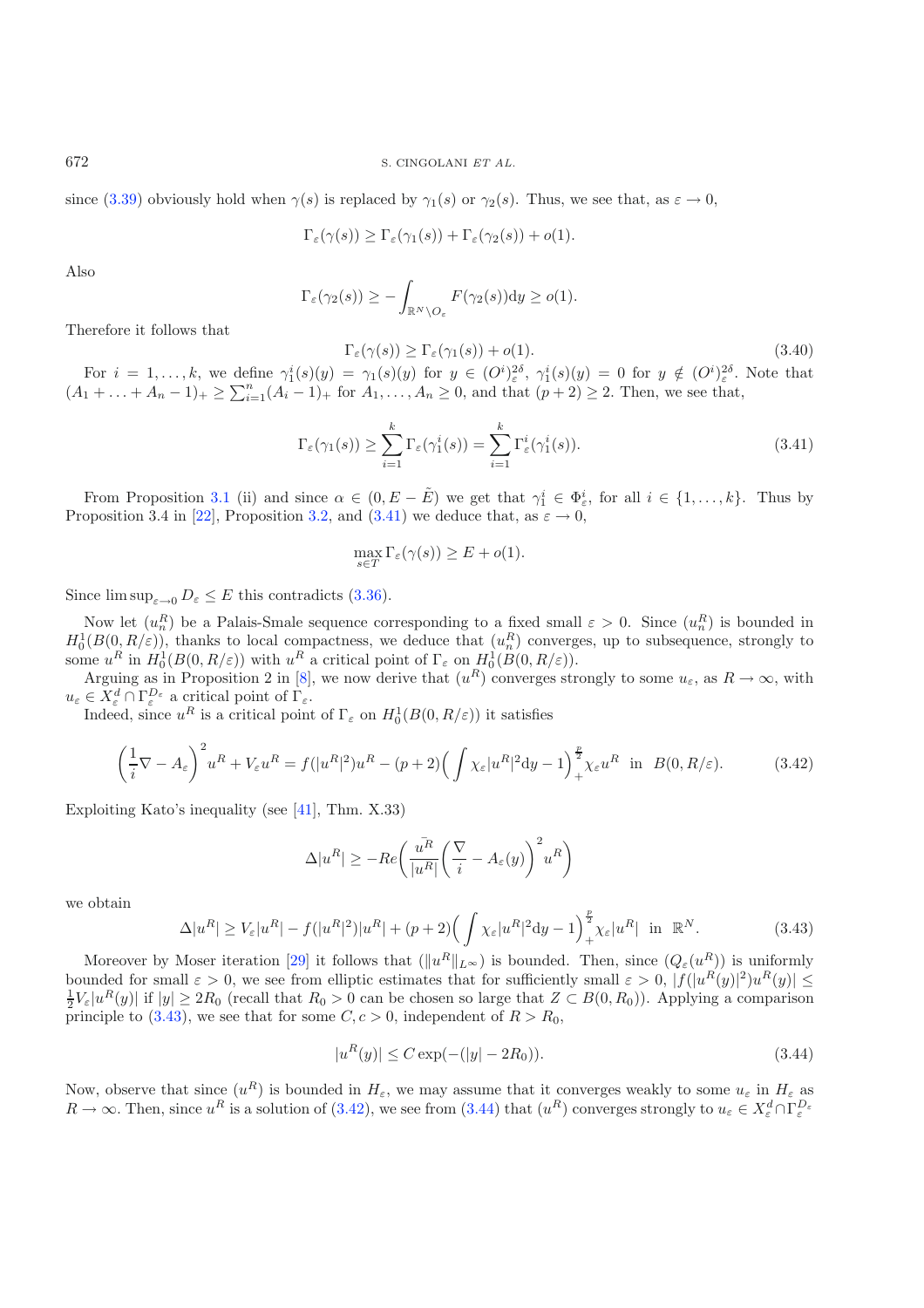<span id="page-20-3"></span><span id="page-20-0"></span>and that

$$
\left(\frac{1}{i}\nabla - A_{\varepsilon}\right)^2 u_{\varepsilon} + V_{\varepsilon} u_{\varepsilon} = f(|u_{\varepsilon}|^2)u_{\varepsilon} - (p+2)\left(\int \chi_{\varepsilon}|u_{\varepsilon}|^2 dy - 1\right)_{+}^{\frac{p}{2}} \chi_{\varepsilon} u_{\varepsilon} \text{ in } \mathbb{R}^N. \tag{3.45}
$$
  
proof of the proposition.

This ends the proof of the proposition.

**Completion of the Proof for Theorem [1.1.](#page-2-0)** We see from Proposition [3.5](#page-7-3) that there exists  $\varepsilon_0 > 0$  such that, for  $\varepsilon \in (0, \varepsilon_0)$ ,  $\Gamma_{\varepsilon}$  has a critical point  $u_{\varepsilon} \in X_{\varepsilon}^d \cap \Gamma_{\varepsilon}^{D_{\varepsilon}}$ . From  $(3.45)$ , as in the proof of Proposition [3.5,](#page-7-3) we obtain that p

<span id="page-20-2"></span><span id="page-20-1"></span>
$$
\Delta |u_{\varepsilon}| \ge V_{\varepsilon} |u_{\varepsilon}| - f(|u_{\varepsilon}|^2) |u_{\varepsilon}| + (p+2) \Big( \int \chi_{\varepsilon} |u_{\varepsilon}|^2 \mathrm{d}y - 1 \Big)_{+}^{\frac{p}{2}} \chi_{\varepsilon} |u_{\varepsilon}| \quad \text{in} \quad \mathbb{R}^N \tag{3.46}
$$

and that  $(\|u_{\varepsilon}\|_{L^{\infty}})$  is bounded. Now by Proposition [3.3,](#page-3-0) we see that

$$
\lim_{\varepsilon \to 0} \int_{\mathbb{R}^N \setminus (\mathcal{M}^{2\beta})_{\varepsilon}} |D^{\varepsilon} u_{\varepsilon}|^2 + \tilde{V}_{\varepsilon} |u_{\varepsilon}|^2 \mathrm{d} y = 0,
$$

and thus, by elliptic estimates (see [\[29](#page-22-22)]), we obtain that

$$
\lim_{\varepsilon \to 0} \|u_{\varepsilon}\|_{L^{\infty}(\mathbb{R}^N \setminus (\mathcal{M}^{2\beta})_{\varepsilon})} = 0.
$$
\n(3.47)

This gives the following decay estimate for  $u_{\varepsilon}$  on  $\mathbb{R}^N \setminus (\mathcal{M}^{2\beta})_{\varepsilon} \cup (Z^{\beta})_{\varepsilon}$ 

<span id="page-20-5"></span>
$$
|u_{\varepsilon}(y)| \le C \exp(-c \operatorname{dist}(y, (\mathcal{M}^{2\beta})_{\varepsilon} \cup (Z^{\beta})_{\varepsilon}))
$$
\n(3.48)

for some constants  $C, c > 0$ . Indeed from (f1) and [\(3.47\)](#page-20-1) we see that

$$
\lim_{\varepsilon \to 0} \|f(|u_{\varepsilon}|^2)\|_{L^{\infty}(\mathbb{R}^N \setminus (\mathcal{M}^{2\beta})_{\varepsilon} \cup (Z^{\beta})_{\varepsilon})} = 0.
$$

Also inf $\{V_{\varepsilon}(y)|y \notin (\mathcal{M}^{2\beta})_{\varepsilon} \cup (\mathcal{Z}^{\beta})_{\varepsilon}\} > 0$ . Thus, we obtain the decay estimate [\(3.48\)](#page-20-2) by applying standard comparison principles (see [\[39\]](#page-22-23)) to [\(3.46\)](#page-20-3).

If  $Z \neq \emptyset$  we shall need, in addition, an estimate for  $|u_{\varepsilon}|$  on  $(Z^{2\beta})_{\varepsilon}$ . Let  $\{H^i\}_{i\in I}$  be the connected components of  $\text{int}(Z^{3\delta})$  for some index set I. Note that  $Z \subset \bigcup_{i \in I} H^i$  and Z is compact. Thus, the set I is finite. For each  $i \in I$ , let  $(\phi^i, \lambda_1^i)$  be a pair of first positive eigenfunction and eigenvalue of  $-\Delta$  on  $(H^i)_{\varepsilon}$  with Dirichlet boundary condition. From now we fix an arbitrary  $i \in I$ . By elliptic estimates [\[29](#page-22-22)], Theorem 9.20, and using the fact that  $(Q_{\varepsilon}(u_{\varepsilon}))$  is bounded we see that for some constant  $C > 0$ 

<span id="page-20-4"></span>
$$
||u_{\varepsilon}||_{L^{\infty}((H^{i})_{\varepsilon})} \leq C \varepsilon^{3/\mu}.
$$
\n(3.49)

Thus, from  $(f1)$  we have, for some  $C > 0$ 

$$
||f(|u_{\varepsilon}|^2)||_{L^{\infty}((H^i)_{\varepsilon})} \leq C\varepsilon^3.
$$

Denote  $\phi_{\varepsilon}^{i}(y) = \phi^{i}(\varepsilon y)$ . Then, for sufficiently small  $\varepsilon > 0$ , we deduce that for  $y \in \text{int}((H^{i})_{\varepsilon})$ ,

$$
\Delta \phi_{\varepsilon}^{i}(y) - V_{\varepsilon}(x)\phi_{\varepsilon}^{i}(y) + f(|u_{\varepsilon}(y)|^{2})\phi_{\varepsilon}^{i}(y) \leq \left(C\varepsilon^{3} - \lambda_{1}\varepsilon^{2}\right)\phi_{\varepsilon}^{i} \leq 0.
$$
\n(3.50)

Now, since  $dist(\partial (Z^{2\beta})_{\varepsilon},(Z^{\beta})_{\varepsilon}) = \beta/\varepsilon$ , we see from [\(3.48\)](#page-20-2) that for some constants  $C, c > 0$ ,

$$
||u_{\varepsilon}||_{L^{\infty}(\partial (Z^{2\beta})_{\varepsilon})} \leq C \exp(-c/\varepsilon). \tag{3.51}
$$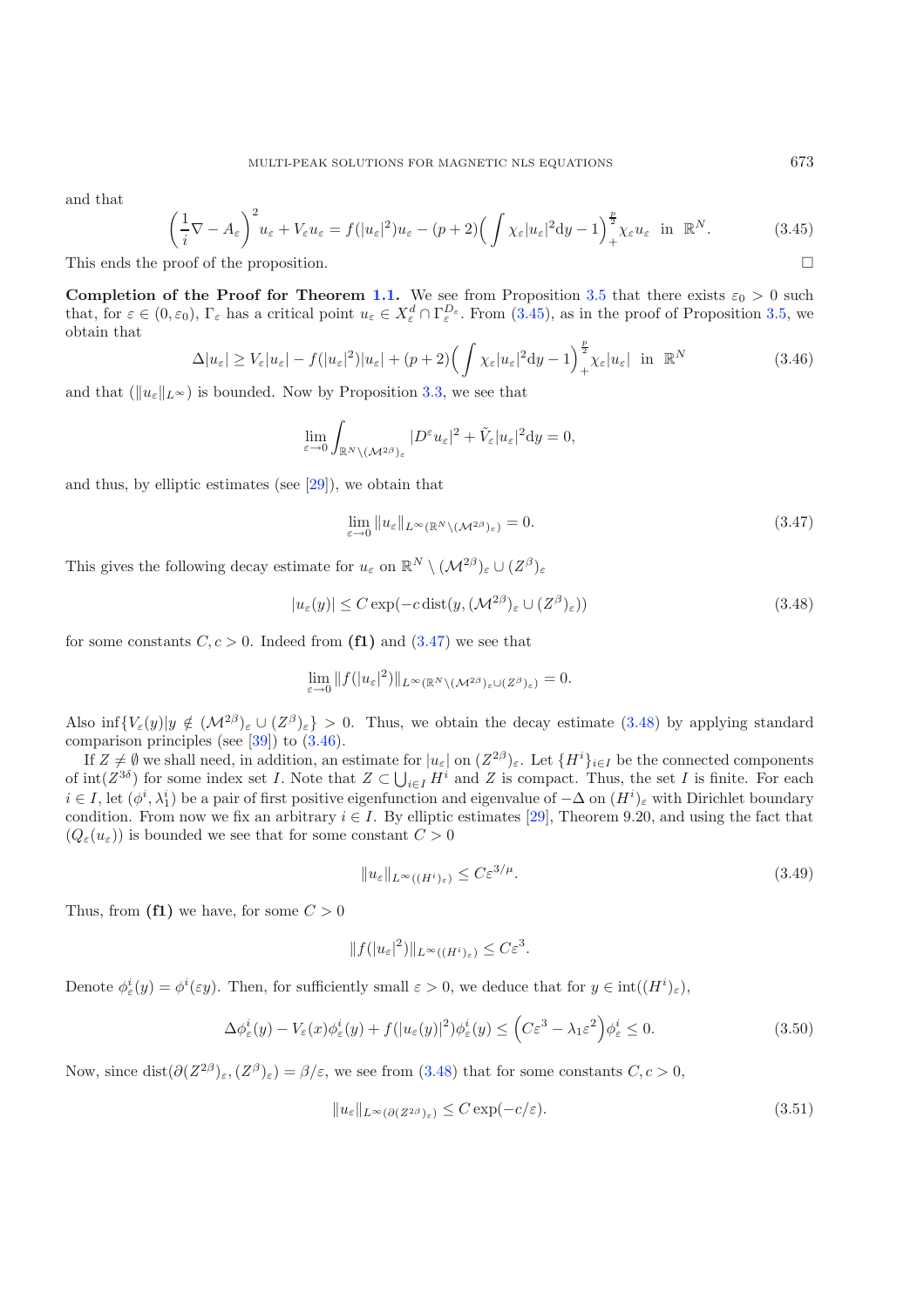We normalize  $\phi^i$  requiring that

<span id="page-21-18"></span>
$$
\inf_{y \in (H^i)_{\varepsilon} \cap \partial (Z^{2\delta})_{\varepsilon}} \phi_{\varepsilon}^i(y) = C \exp(-c/\varepsilon)
$$
\n(3.52)

for the same C,  $c > 0$  as in [\(3.51\)](#page-20-4). Then, we see that for some  $\kappa > 0$ ,

$$
\phi_{\varepsilon}^i(y) \leq \kappa C \exp(-c/\varepsilon), \quad y \in (H^i)_{\varepsilon} \cap (Z^{2\beta})_{\varepsilon}.
$$

Now we deduce, using  $(3.49)$ – $(3.52)$  and [\[44\]](#page-22-24), Theorem B.6, that for each  $i \in I$ ,  $|u_{\varepsilon}| \leq \phi_{\varepsilon}^{i}$  on  $(H^{i})_{\varepsilon} \cap (Z^{2\beta})_{\varepsilon}$ . Therefore

$$
|u_{\varepsilon}(y)| \le C \exp(-c/\varepsilon) \text{ on } (Z^{2\delta})_{\varepsilon}
$$
\n(3.53)

for some  $C, c > 0$ . Now [\(3.48\)](#page-20-2) and [\(3.53\)](#page-21-18) implies that  $Q_{\varepsilon}(u_{\varepsilon}) = 0$  for  $\varepsilon > 0$  sufficiently small and thus  $u_{\varepsilon}$  satisfies [\(1.3\)](#page-1-0). Now using Propositions [2.5](#page-7-3) and [3.3,](#page-3-0) we readily deduce that the properties of  $u_{\varepsilon}$  given in Theorem [1.1](#page-2-0) hold. Here, in [\(1.7\)](#page-2-2) we also use the fact, proved in Lemma [2.3,](#page-3-0) that any least energy solution of [\(2.11\)](#page-6-1) has the form  $e^{i\tau}U$  where U is a positive least energy solution of [\(2.7\)](#page-6-0) and  $\tau \in \mathbb{R}$ .

*Acknowledgements*. The authors would like to thank the referee for many useful comments which help clarify the paper.

#### **REFERENCES**

- <span id="page-21-0"></span>[1] A. Ambrosetti, M. Badiale and S. Cingolani, Semiclassical states of nonlinear Schrödinger equations. Arch. Ration. Mech. Anal. **140** (1997) 285–300.
- <span id="page-21-1"></span>[2] A. Ambrosetti, A. Malchiodi and S. Secchi, Multiplicity results for some nonlinear Schrödinger equations with potentials. Arch. Ration. Mech. Anal. **159** (2001) 253–271.
- <span id="page-21-9"></span>[3] G. Arioli and A. Szulkin, A semilinear Schrödinger equations in the presence of a magnetic field. Arch. Ration. Mech. Anal. **170** (2003) 277–295.
- <span id="page-21-10"></span>[4] S. Barile, S. Cingolani and S. Secchi, Single-peaks for a magnetic Schrödinger equation with critical growth. Adv. Diff. Equations **11** (2006) 1135–1166.
- <span id="page-21-12"></span>[5] T. Bartsch, E.N. Dancer and S. Peng, On multi-bump semi-classical bound states of nonlinear Schrödinger equations with electromagnetic fields. Adv. Diff. Equations **11** (2006) 781–812.
- <span id="page-21-14"></span>[6] H. Berestycki and P.L. Lions, Nonlinear scalar field equation I. Arch. Ration. Mech. Anal. **82** (1983) 313–346.
- <span id="page-21-2"></span>[7] J. Byeon and L. Jeanjean, Standing waves for nonlinear Schrödinger equations with a general nonlinearity. Arch. Ration. Mech. Anal. **185** (2007) 185–200.
- <span id="page-21-16"></span>[8] J. Byeon and L. Jeanjean, Erratum: Standing waves for nonlinear Schrödinger equations with a general nonlinearity. Arch. Ration. Mech. Anal. DOI 10.1007/s00205-006-0019-3.
- <span id="page-21-3"></span>[9] J. Byeon and L. Jeanjean, Multi-peak standing waves for nonlinear Schrödinger equations with a general nonlinearity. Discrete Cont. Dyn. Systems **19** (2007) 255–269.
- [10] J. Byeon and Z.-Q. Wang, Standing waves with critical frequency for nonlinear Schrödinger equations. Arch. Rat. Mech. Anal. **165** (2002) 295–316.
- <span id="page-21-4"></span>[11] J. Byeon and Z.-Q. Wang, Standing waves with critical frequency for nonlinear Schrödinger equations II. Calc. Var. Partial Differ. Equ. **18** (2003) 207–219.
- <span id="page-21-13"></span>[12] J. Byeon, L. Jeanjean and K. Tanaka, Standing waves for nonlinear Schrödinger equations with a general nonlinearity: one and two dimensional cases. Comm. Partial Diff. Eq. **33** (2008) 1113–1136.
- <span id="page-21-5"></span>[13] D. Cao and E.-S. Noussair, Multi-bump standing waves with a critical frequency for nonlinear Schrödinger equations. J. Diff. Eq. **203** (2004) 292–312.
- [14] T. Cazenave, Semilinear Schrödinger equations, Courant Lecture Notes. AMS (2003).
- <span id="page-21-15"></span><span id="page-21-11"></span>[15] J. Chabrowski and A. Szulkin, On the Schrödinger equation involving a critical Sobolev exponent and magnetic field. Topol. Methods Nonlinear Anal. **25** (2005) 3–21.
- <span id="page-21-8"></span>[16] S. Cingolani, Semiclassical stationary states of nonlinear Schrödinger equations with an external magnetic field. J. Diff. Eq. **188** (2003) 52–79.
- <span id="page-21-6"></span>[17] S. Cingolani and M. Lazzo, Multiple positive solutions to nonlinear Schrödinger equations with competing potential functions. J. Diff. Eq. **160** (2000) 118–138.
- <span id="page-21-7"></span>[18] S. Cingolani and M. Nolasco, Multi-peaks periodic semiclassical states for a class of nonlinear Schrödinger equations. Proc. Royal Soc. Edinburgh **128** (1998) 1249–1260.

<span id="page-21-17"></span>